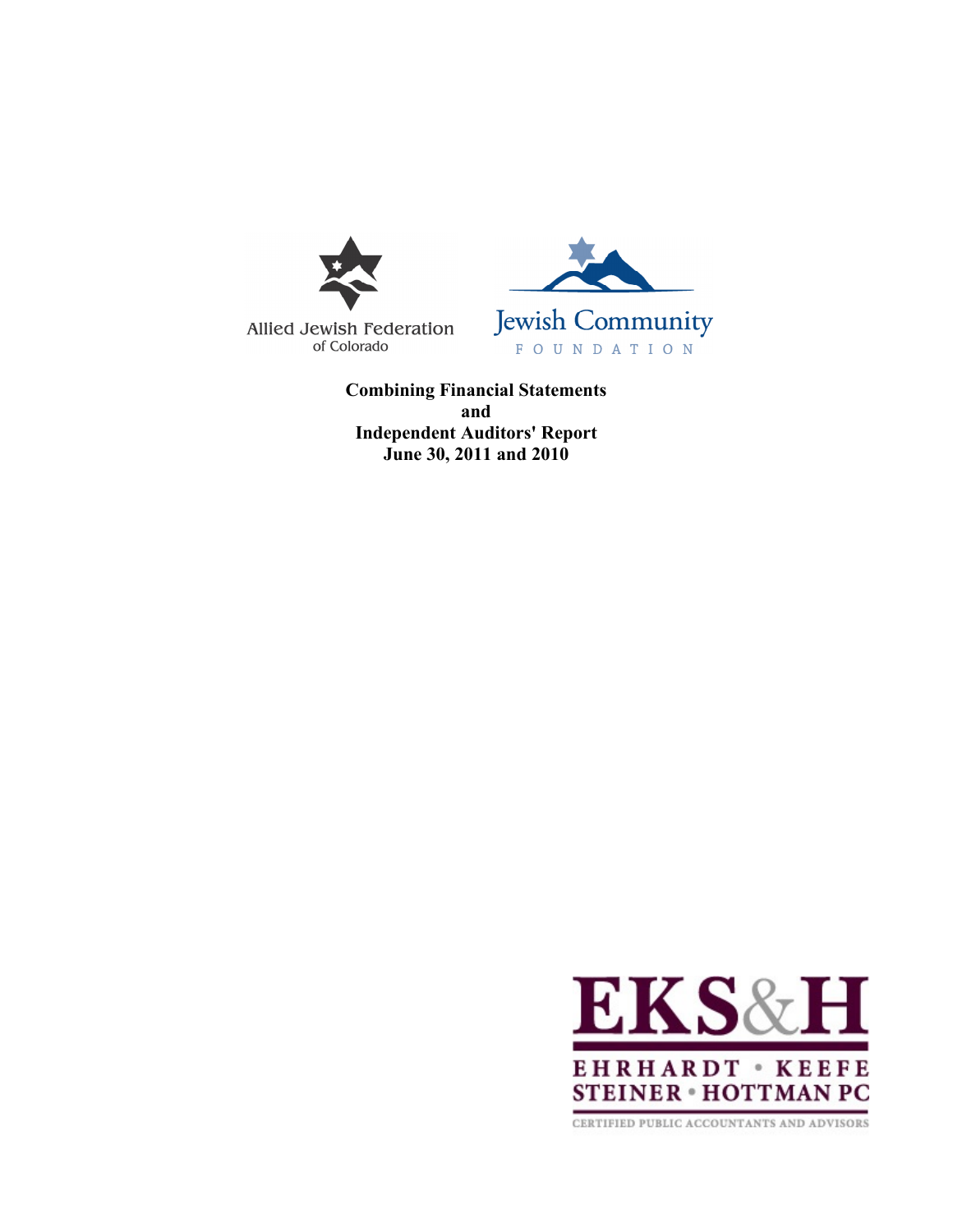# **Table of Contents**

|                                       | Page |
|---------------------------------------|------|
|                                       |      |
| <b>Combining Financial Statements</b> |      |
|                                       |      |
|                                       |      |
|                                       |      |
|                                       |      |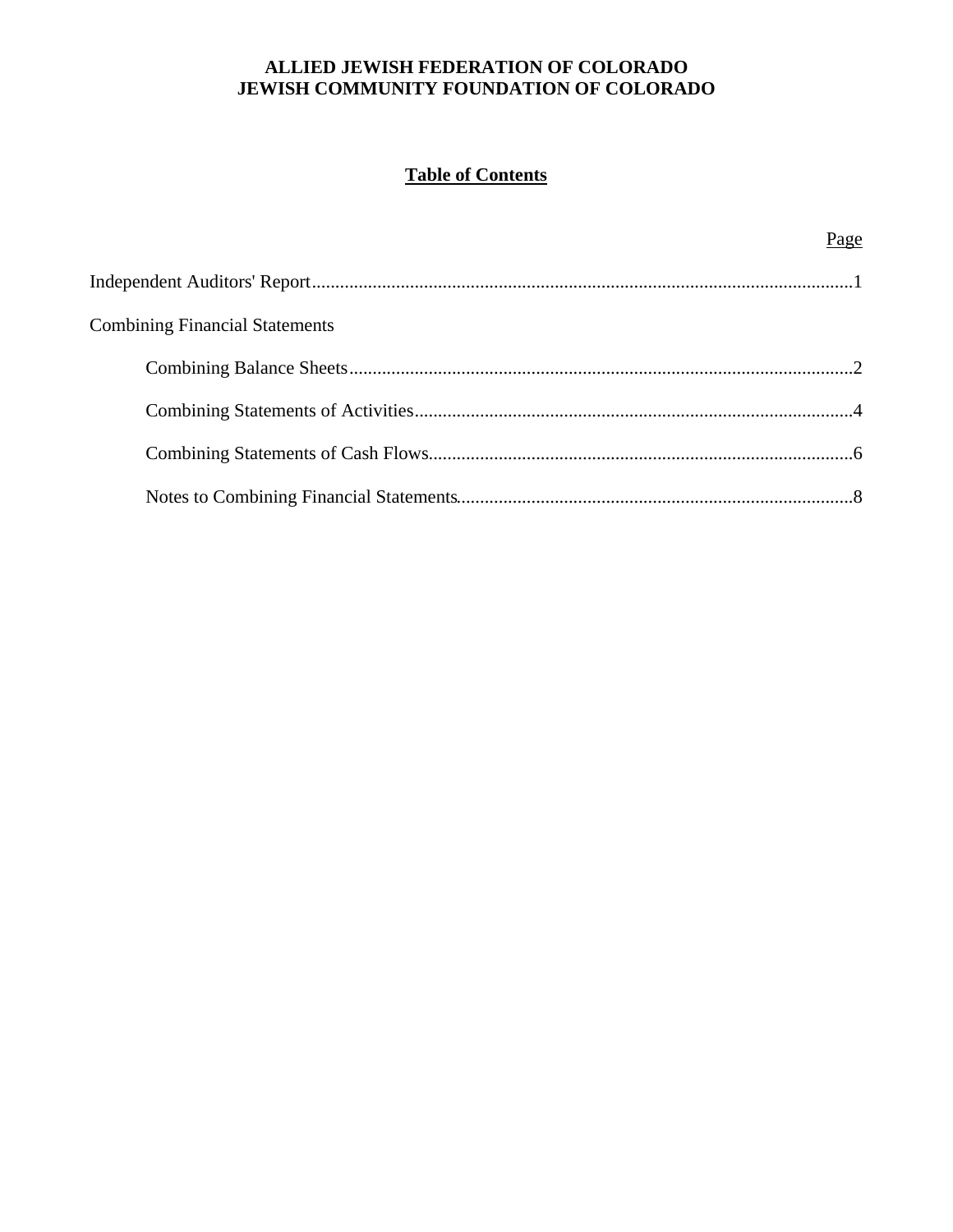

7979 E. Tufts Avenue, Suite 400 Denver, Colorado 80237-2843 P: 303-740-9400 F: 303-740-9009

## **INDEPENDENT AUDITORS' REPORT**

The Coordinating Council of Allied Jewish Federation of Colorado and The Board of Directors of Jewish Community Foundation of Colorado Denver, Colorado

We have audited the accompanying combining balance sheets of Allied Jewish Federation of Colorado (the "Federation") and the Jewish Community Foundation of Colorado (collectively, the "Entities") as of June 30, 2011 and 2010 and the related combining statements of activities and cash flows for the years then ended. These combining financial statements are the responsibility of the Federation's management. Our responsibility is to express an opinion on these combining financial statements based on our audits.

We conducted our audits in accordance with auditing standards generally accepted in the United States of America. Those standards require that we plan and perform the audit to obtain reasonable assurance about whether the combining financial statements are free of material misstatement. An audit includes consideration of internal control over financial reporting as a basis for designing audit procedures that are appropriate in the circumstances, but not for the purpose of expressing an opinion on the effectiveness of the Federation's internal control over financial reporting. Accordingly, we express no such opinion. An audit also includes examining, on a test basis, evidence supporting the amounts and disclosures in the combining financial statements and assessing the accounting principles used and significant estimates made by management, as well as evaluating the overall financial statement presentation. We believe that our audits provide a reasonable basis for our opinion.

In our opinion, the combining financial statements referred to above present fairly, in all material respects, the financial position of the Entities as of June 30, 2011 and 2010 and the changes in their net assets and their cash flows for the years then ended in conformity with accounting principles generally accepted in the United States of America.

Ehrhardt Keefe Steiner + Hottman PC

Ehrhardt Keefe Steiner & Hottman PC

November 29, 2011 Denver, Colorado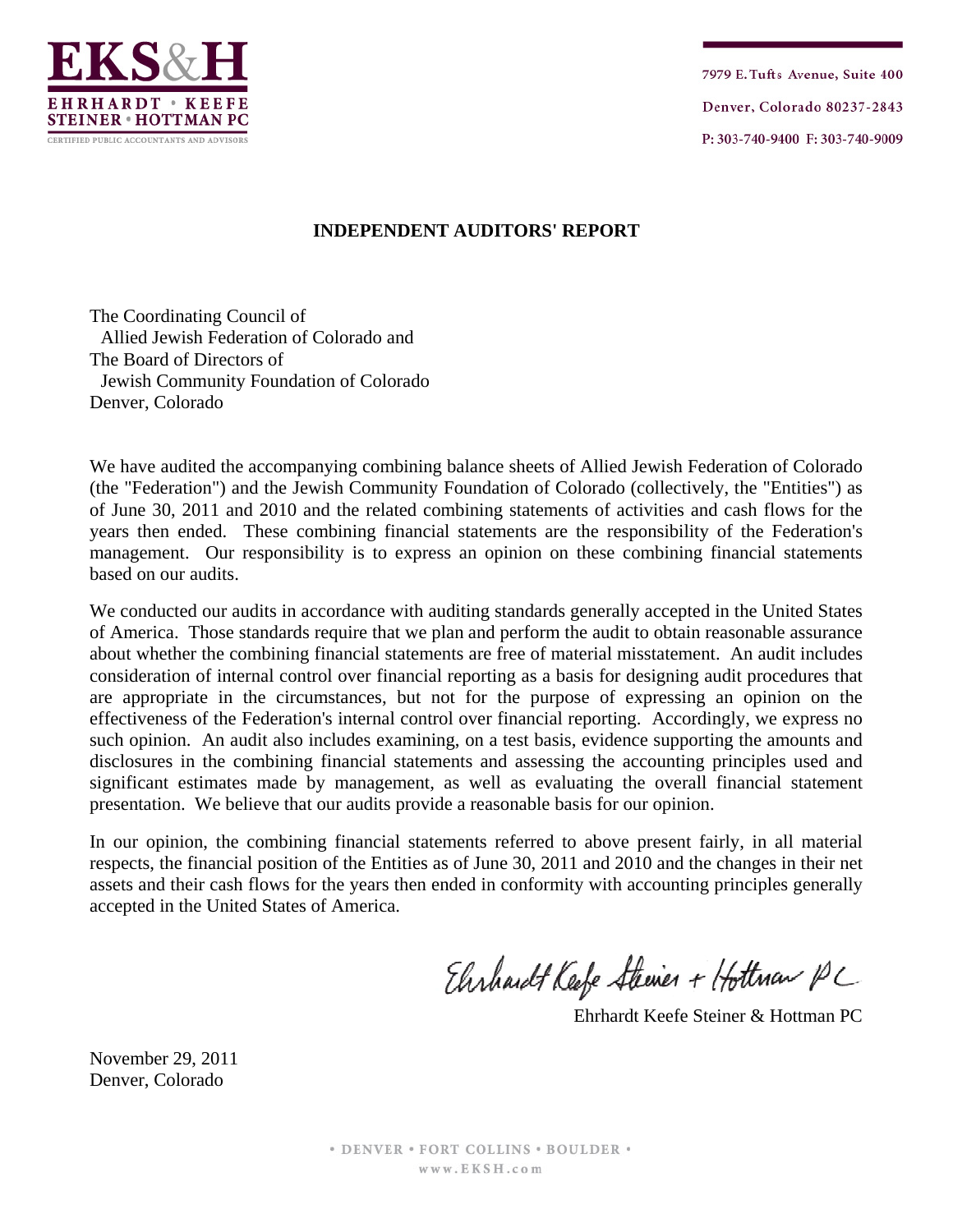# **Combining Balance Sheets June 30, 2011**

|                                     |                 |           | Jewish            |               |                             |       |              |  |
|-------------------------------------|-----------------|-----------|-------------------|---------------|-----------------------------|-------|--------------|--|
|                                     | Allied Jewish   | Community |                   |               | Eliminating                 |       |              |  |
|                                     | Federation      |           | Foundation        |               | Entries                     | Total |              |  |
| <b>Assets</b>                       |                 |           |                   |               |                             |       |              |  |
| Assets                              |                 |           |                   |               |                             |       |              |  |
| Cash and cash equivalents           | \$<br>342,278   | \$        | 193,731           | \$            |                             | \$    | 536,009      |  |
| Assets limited as to use by trustee |                 |           |                   |               |                             |       |              |  |
| under bond agreement                |                 |           | 13,733            |               |                             |       | 13,733       |  |
| Pledges receivable, net             | 5,332,120       |           |                   |               |                             |       | 5,332,120    |  |
| Investments                         |                 |           | 31,835,747        |               |                             |       | 31,835,747   |  |
| Other assets                        | 90,817          |           | 28,425            |               |                             |       | 119,242      |  |
| Property and equipment, net         | 466,816         |           | 3,346,790         |               |                             |       | 3,813,606    |  |
| Split-interest gifts                |                 |           | 2,588,521         |               |                             |       | 2,588,521    |  |
| Interest in net assets of the       |                 |           |                   |               |                             |       |              |  |
| Foundation                          | 5,523,526       |           |                   |               | (5,523,526)                 |       |              |  |
| Intercompany receivable (payable)   | 23,907          |           | (23,907)          |               |                             |       |              |  |
| <b>Total assets</b>                 | 11,779,464      |           | \$37,983,040      | $\mathcal{S}$ | $(5,523,526)$ \$ 44,238,978 |       |              |  |
| <b>Liabilities and Net Assets</b>   |                 |           |                   |               |                             |       |              |  |
| Liabilities                         |                 |           |                   |               |                             |       |              |  |
| Accounts payable and accrued        |                 |           |                   |               |                             |       |              |  |
| liabilities                         | \$<br>1,151,225 | \$        | 41,760            | \$            |                             | \$    | 1,192,985    |  |
| Line-of-credit                      | 550,000         |           |                   |               |                             |       | 550,000      |  |
| Due to other agencies               | 5,348,320       |           |                   |               |                             |       | 5,348,320    |  |
| Bonds payable                       |                 |           | 3,444,410         |               |                             |       | 3,444,410    |  |
| Conditional contribution            | 500,000         |           |                   |               |                             |       | 500,000      |  |
| Funds held on behalf of others      | 21,324          |           | 13,823,917        |               | (5,523,526)                 |       | 8,321,715    |  |
| Obligations on split-interest gifts |                 |           | 1,645,143         |               |                             |       | 1,645,143    |  |
| <b>Total liabilities</b>            | 7,570,869       |           | <u>18,955,230</u> |               | (5.523.526)                 |       | 21,002,573   |  |
| Net assets                          |                 |           |                   |               |                             |       |              |  |
| Unrestricted                        | 4,208,595       |           | 12,324,815        |               |                             |       | 16,533,410   |  |
| Temporarily restricted              |                 |           | 2,336,432         |               |                             |       | 2,336,432    |  |
| Permanently restricted              |                 |           | 4,366,563         |               |                             |       | 4,366,563    |  |
| Total net assets                    | 4,208,595       |           | 19,027,810        |               |                             |       | 23,236,405   |  |
| Total liabilities and net assets    | 11,779,464      |           | \$ 37,983,040     |               | \$ (5,523,526)              |       | \$44,238,978 |  |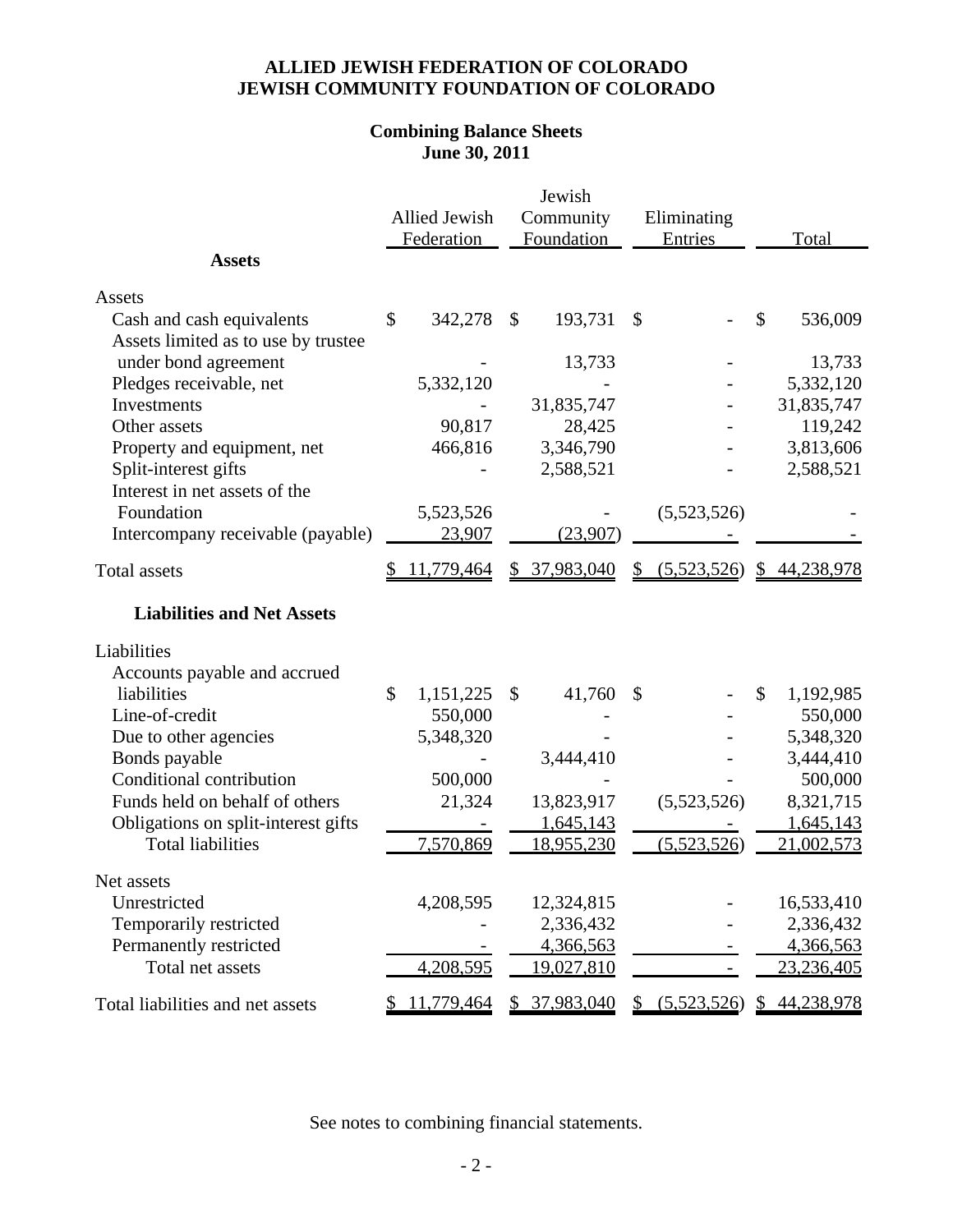# **Combining Balance Sheets June 30, 2010**

|                                     |                 |               | Jewish       |    |                |               |                   |  |
|-------------------------------------|-----------------|---------------|--------------|----|----------------|---------------|-------------------|--|
|                                     | Allied Jewish   | Community     |              |    | Eliminating    |               |                   |  |
|                                     | Federation      |               | Foundation   |    | Entries        | Total         |                   |  |
| <b>Assets</b>                       |                 |               |              |    |                |               |                   |  |
| Assets                              |                 |               |              |    |                |               |                   |  |
| Cash and cash equivalents           | \$<br>457,746   | $\mathcal{S}$ | 82,176       | \$ |                | \$            | 539,922           |  |
| Assets limited as to use by trustee |                 |               |              |    |                |               |                   |  |
| under bond agreement                |                 |               | 17,636       |    |                |               | 17,636            |  |
| Pledges receivable, net             | 5,290,846       |               |              |    |                |               | 5,290,846         |  |
| Investments                         |                 |               | 28,485,149   |    |                |               | 28,485,149        |  |
| Other assets                        | 80,037          |               | 23,625       |    |                |               | 103,662           |  |
| Property and equipment, net         | 448,399         |               | 3,352,326    |    |                |               | 3,800,725         |  |
| Split-interest gifts                |                 |               | 2,623,224    |    |                |               | 2,623,224         |  |
| Interest in net assets of the       |                 |               |              |    |                |               |                   |  |
| Foundation                          | 5,300,813       |               |              |    | (5,300,813)    |               |                   |  |
| Intercompany receivable (payable)   | 9,034           |               | (9,034)      |    |                |               |                   |  |
| <b>Total assets</b>                 | 11,586,875      |               | \$34,575,102 | \$ | (5,300,813)    |               | \$40,861,164      |  |
| <b>Liabilities and Net Assets</b>   |                 |               |              |    |                |               |                   |  |
| Liabilities                         |                 |               |              |    |                |               |                   |  |
| Accounts payable and accrued        |                 |               |              |    |                |               |                   |  |
| liabilities                         | \$<br>1,126,426 | \$            | 270,970      | \$ |                | $\mathcal{S}$ | 1,397,396         |  |
| Line-of-credit                      | 385,000         |               |              |    |                |               | 385,000           |  |
| Due to other agencies               | 5,272,261       |               |              |    |                |               | 5,272,261         |  |
| Bonds payable                       |                 |               | 3,442,186    |    |                |               | 3,442,186         |  |
| Conditional contribution            | 500,000         |               |              |    |                |               | 500,000           |  |
| Funds held on behalf of others      | 75,920          |               | 11,914,565   |    | (5,300,813)    |               | 6,689,672         |  |
| Obligations on split-interest gifts |                 |               | 1,531,639    |    |                |               | 1,531,639         |  |
| <b>Total liabilities</b>            | 7,359,607       |               | 17,159,360   |    | (5,300,813)    |               | <u>19,218,154</u> |  |
| Net assets                          |                 |               |              |    |                |               |                   |  |
| Unrestricted                        | 4,227,268       |               | 11,021,886   |    |                |               | 15,249,154        |  |
| Temporarily restricted              |                 |               | 2,485,606    |    |                |               | 2,485,606         |  |
| Permanently restricted              |                 |               | 3,908,250    |    |                |               | 3,908,250         |  |
| Total net assets                    | 4,227,268       |               | 17,415,742   |    |                |               | 21,643,010        |  |
| Total liabilities and net assets    | 11,586,875      |               | \$34,575,102 |    | \$ (5,300,813) |               | \$40,861,164      |  |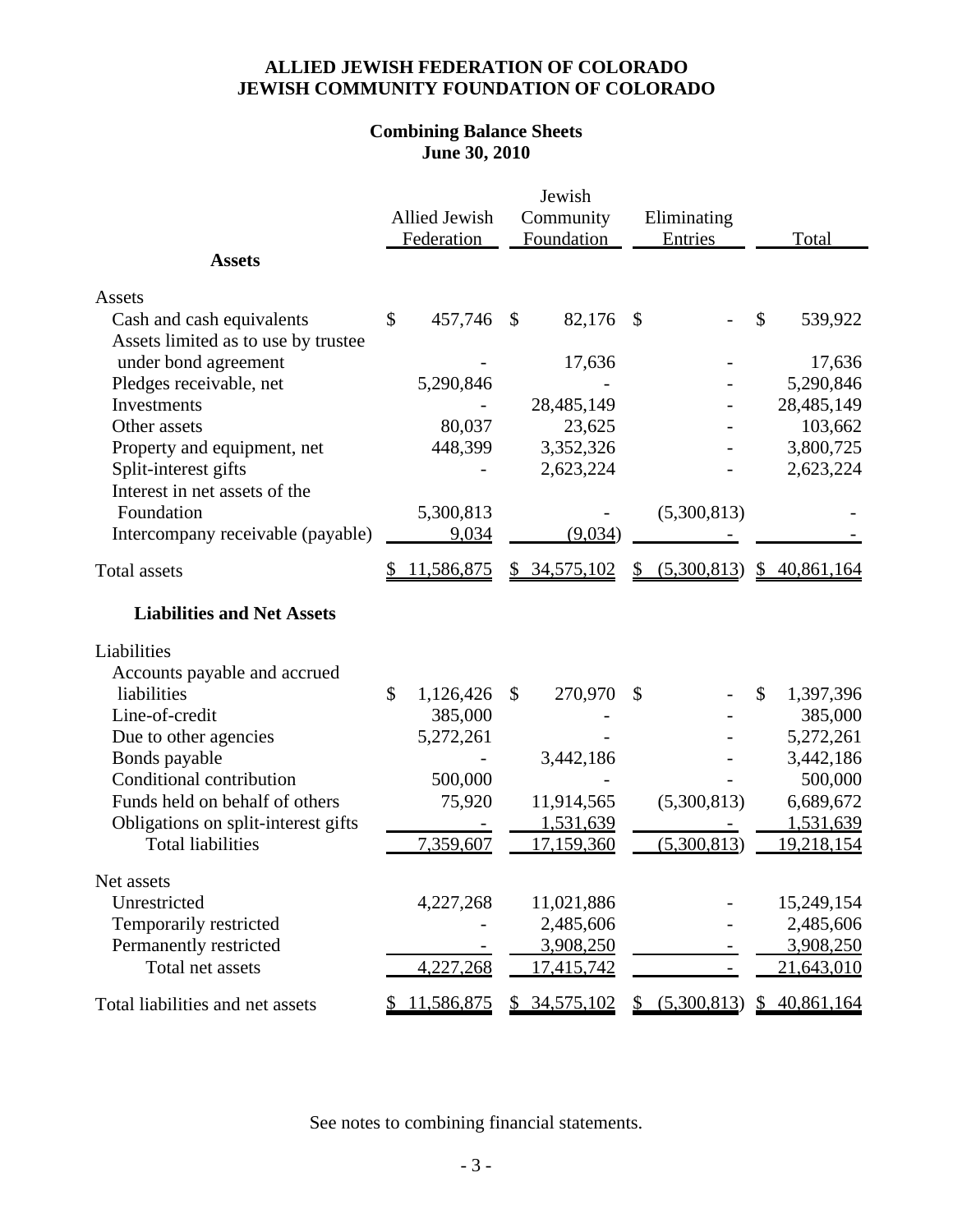#### **Combining Statements of Activities For the Year Ended June 30, 2011**

|                                                    |                 | Allied Jewish Federation  |                           |       |                 |              | <b>Jewish Community Foundation</b> |                           |              |                          |             |
|----------------------------------------------------|-----------------|---------------------------|---------------------------|-------|-----------------|--------------|------------------------------------|---------------------------|--------------|--------------------------|-------------|
|                                                    | Unrestricted    | Temporarily<br>Restricted | Permanently<br>Restricted | Total |                 | Unrestricted | Temporarily<br>Restricted          | Permanently<br>Restricted | Total        | Eliminating<br>Entries   | Total       |
| Revenues, gains, and other support                 |                 |                           |                           |       |                 |              |                                    |                           |              |                          |             |
| Contributions, gross                               | $10,005,112$ \$ | $1,308$ \$                |                           |       | $10,006,420$ \$ | 819,545 \$   | 33,610 \$                          | 196,749 \$                | 1,049,904 \$ | $(639, 158)$ \$          | 10,417,166  |
| Less donor-designated contributions                | (3,688,555)     |                           |                           |       | (3,688,555)     |              |                                    |                           |              |                          | (3,688,555) |
| Contributions, net                                 | 6,316,557       | 1,308                     |                           |       | 6,317,865       | 819,545      | 33,610                             | 196,749                   | 1,049,904    | (639, 158)               | 6,728,611   |
| Grant revenue                                      | 139,263         |                           |                           |       | 139,263         |              |                                    |                           |              |                          | 139,263     |
| Special events, net of direct costs of \$340,542   | (80, 151)       |                           |                           |       | (80, 151)       |              |                                    |                           |              |                          | (80, 151)   |
| Program income                                     | 91,459          |                           |                           |       | 91,459          | 20,400       |                                    |                           | 20,400       |                          | 111,859     |
| Fees                                               | 2,642           |                           |                           |       | 2,642           | 167,421      |                                    |                           | 167,421      |                          | 170,063     |
| Investment (loss) income, net of fees of \$78,243  | 52,228          |                           |                           |       | 52,228          | 76,878       |                                    |                           | 76,878       |                          | 129,106     |
| Other income                                       | 36,730          |                           |                           |       | 36,730          | 10,000       |                                    |                           | 10,000       |                          | 46,730      |
| Net realized and unrealized gains from investments | 517,859         |                           |                           |       | 517,859         | 1,113,345    | 757,068                            | 450,336                   | 2,320,749    |                          | 2,838,608   |
| Change in value of split-interest agreements       |                 |                           |                           |       |                 |              | (154, 243)                         |                           | (154, 243)   |                          | (154, 243)  |
|                                                    | 7,076,587       | 1,308                     |                           |       | 7,077,895       | 2,207,589    | 636,435                            | 647,085                   | 3,491,109    | (639, 158)               | 9,929,846   |
| Net assets released from restrictions              | 1,308           | (1,308)                   |                           |       |                 | 974,381      | (785,609)                          | (188, 772)                |              |                          |             |
| Total revenues, gains, and other support           | 7,077,895       |                           |                           |       | 7,077,895       | 3,181,970    | (149, 174)                         | 458,313                   | 3,491,109    | (639, 158)               | 9,929,846   |
| Expenses                                           |                 |                           |                           |       |                 |              |                                    |                           |              |                          |             |
| Program services                                   |                 |                           |                           |       |                 |              |                                    |                           |              |                          |             |
| Allocations and distributions to beneficiaries     | 6,575,454       |                           |                           |       | 6,575,454       | 1,525,909    |                                    |                           | 1,525,909    | (639, 158)               | 7,462,205   |
| Other program expenses                             | 1,364,567       |                           |                           |       | 1,364,567       | 144,317      |                                    |                           | 144,317      |                          | 1,508,884   |
| Less donor designated contributions                | (3,688,555)     |                           |                           |       | (3,688,555)     |              |                                    |                           |              |                          | (3,688,555) |
| Total program services                             | 4,251,466       |                           |                           |       | 4,251,466       | 1,670,226    |                                    |                           | 1,670,226    | (639, 158)               | 5,282,534   |
| Supporting services                                |                 |                           |                           |       |                 |              |                                    |                           |              |                          |             |
| Management and general                             | 796,714         |                           |                           |       | 796,714         | 462,873      |                                    |                           | 462,873      |                          | 1,259,587   |
| Fundraising                                        | 1,494,497       |                           |                           |       | ,494,497        | 195,942      |                                    |                           | 195,942      |                          | ,690,439    |
| Total supporting services                          | 2,291,211       |                           |                           |       | 2,291,211       | 658,815      |                                    |                           | 658,815      |                          | 2,950,026   |
| Total expenses                                     | 6,542,677       |                           |                           |       | 6,542,677       | 2,329,041    |                                    |                           | 2,329,041    | (639, 158)               | 8,232,560   |
| Change in net assets from operations               | 535,218         |                           |                           |       | 535,218         | 852,929      | (149, 174)                         | 458,313                   | 1,162,068    |                          | 1,697,286   |
| Bad debt expense                                   | (103, 891)      |                           |                           |       | (103, 891)      |              |                                    |                           |              |                          | (103, 891)  |
| Transfers between the Federation and Foundation    | (450,000)       |                           |                           |       | (450,000)       | 450,000      |                                    |                           | 450,000      |                          |             |
| Change in net assets                               | (18, 673)       |                           | $\overline{\phantom{a}}$  |       | (18, 673)       | 1,302,929    | (149, 174)                         | 458,313                   | 1,612,068    | $\overline{\phantom{a}}$ | 1,593,395   |
| Net assets, beginning of year                      | 4,227,268       |                           |                           |       | 4,227,268       | 11,021,886   | 2,485,606                          | 3,908,250                 | 17,415,742   |                          | 21,643,010  |
| Net assets, end of year                            | 4,208,595       |                           |                           |       | 4,208,595       | 12,324,815   | 2,336,432                          | 4,366,563                 | 19,027,810   |                          | 23,236,405  |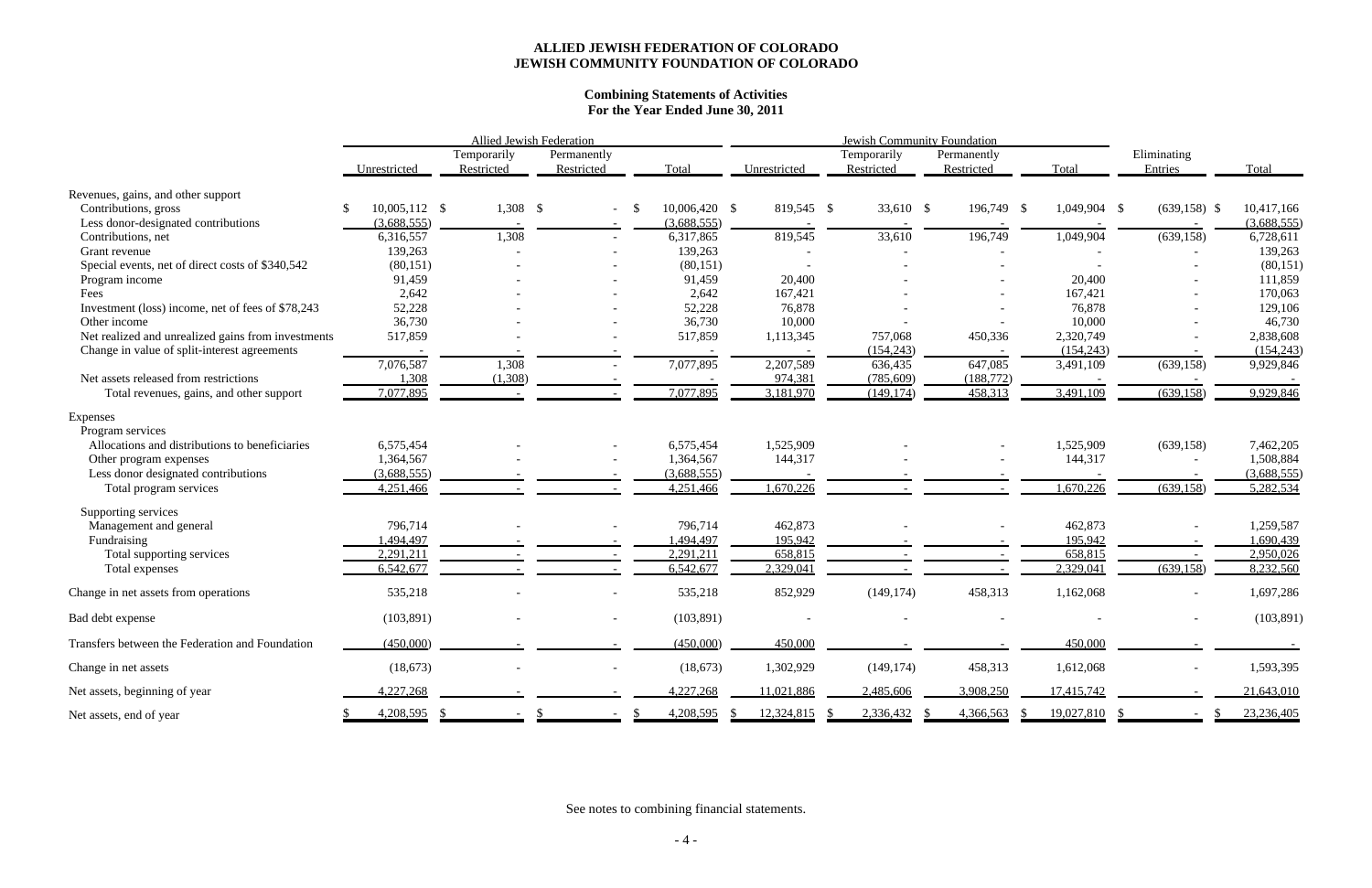#### **Combining Statements of Activities For the Year Ended June 30, 2010**

|                                                    |              |                           | Allied Jewish Federation  |    |              | <b>Jewish Community Foundation</b> |  |                           |                           |             |            |                          |             |
|----------------------------------------------------|--------------|---------------------------|---------------------------|----|--------------|------------------------------------|--|---------------------------|---------------------------|-------------|------------|--------------------------|-------------|
|                                                    | Unrestricted | Temporarily<br>Restricted | Permanently<br>Restricted |    | Total        | Unrestricted                       |  | Temporarily<br>Restricted | Permanently<br>Restricted | Total       |            | Eliminating<br>Entries   | Total       |
| Revenues, gains, and other support                 |              |                           |                           |    |              |                                    |  |                           |                           |             |            |                          |             |
| Contributions, gross                               | 9,413,844 \$ | $211,129$ \$              |                           | -S | 9,624,973 \$ | 703,341 \$                         |  | $6,701$ \$                | 78,366 \$                 |             | 788,408 \$ | $(586,506)$ \$           | 9,826,875   |
| Less donor-designated contributions                | (3,168,016)  |                           |                           |    | (3,168,016)  |                                    |  |                           |                           |             |            |                          | (3,168,016) |
| Contributions, net                                 | 6,245,828    | 211,129                   |                           |    | 6,456,957    | 703,341                            |  | 6,701                     | 78,366                    | 788,408     |            | (586, 506)               | 6,658,859   |
| Grant revenue                                      | 42,096       |                           |                           |    | 42,096       | 2,500                              |  |                           |                           |             | 2,500      |                          | 44,596      |
| Special events, net of direct costs of \$396,965   | (9,577)      |                           |                           |    | (9,577)      |                                    |  |                           |                           |             |            |                          | (9,577)     |
| Program income                                     | 32,578       |                           |                           |    | 32,578       | 11,680                             |  |                           |                           | 11,680      |            |                          | 44,258      |
| Fees                                               | 3,446        |                           |                           |    | 3,446        | 151,065                            |  |                           |                           | 151,065     |            |                          | 154,511     |
| Investment income, net of fees of \$116,486        | (50, 013)    |                           |                           |    | (50,013)     | 473,524                            |  |                           |                           | 473,524     |            |                          | 423,511     |
| Other income                                       | 34,422       |                           |                           |    | 34,422       | 10,870                             |  |                           |                           | 10,870      |            |                          | 45,292      |
| Net realized and unrealized gains from investments | 233,333      |                           |                           |    | 233,333      | 290,160                            |  | 156,910                   | 232,030                   | 679,100     |            |                          | 912,433     |
| Change in value of split-interest agreements       |              |                           |                           |    |              |                                    |  | 40,315                    |                           | 40,315      |            |                          | 40,315      |
|                                                    | 6,532,113    | 211,129                   |                           |    | 6,743,242    | 1,643,140                          |  | 203,926                   | 310,396                   | 2,157,462   |            | (586, 506)               | 8,314,198   |
| Net assets released from restrictions              | 211,129      | (211, 129)                |                           |    |              | 505,031                            |  | (430, 683)                | (74, 348)                 |             |            |                          |             |
| Total revenues, gains, and other support           | 6,743,242    |                           |                           |    | 6,743,242    | 2,148,171                          |  | (226, 757)                | 236,048                   | 2,157,462   |            | (586, 506)               | 8,314,198   |
| Expenses                                           |              |                           |                           |    |              |                                    |  |                           |                           |             |            |                          |             |
| Program services                                   |              |                           |                           |    |              |                                    |  |                           |                           |             |            |                          |             |
| Allocations and distributions to beneficiaries     | 6,321,651    |                           |                           |    | 6,321,651    | 3,206,824                          |  |                           |                           | 3,206,824   |            | (586, 506)               | 8,941,969   |
| Other program expenses                             | 1,393,751    |                           |                           |    | 1,393,751    | 177,250                            |  |                           |                           | 177,250     |            |                          | 1,571,001   |
| Less donor designated contributions                | (3,168,016)  |                           |                           |    | (3,168,016)  |                                    |  |                           |                           |             |            |                          | (3,168,016) |
| Total program services                             | 4,547,386    |                           |                           |    | 4,547,386    | 3,384,074                          |  |                           |                           | 3,384,074   |            | (586, 506)               | 7,344,954   |
| Supporting services                                |              |                           |                           |    |              |                                    |  |                           |                           |             |            |                          |             |
| Management and general                             | 927,019      |                           |                           |    | 927,019      | 532,288                            |  |                           |                           | 532,288     |            |                          | 1,459,307   |
| Fundraising                                        | ,608,685     |                           |                           |    | ,608,685     | 212,561                            |  |                           |                           | 212,561     |            |                          | 821,246     |
| Total supporting services                          | 2,535,704    |                           |                           |    | 2,535,704    | 744,849                            |  |                           |                           | 744,849     |            |                          | 3,280,553   |
| Total expenses                                     | 7,083,090    |                           |                           |    | 7,083,090    | 4,128,923                          |  |                           |                           | 4,128,923   |            | (586, 506)               | 10,625,507  |
|                                                    |              |                           |                           |    |              |                                    |  |                           |                           |             |            |                          |             |
| Change in net assets from operations               | (339, 848)   |                           |                           |    | (339, 848)   | (1,980,752)                        |  | (226, 757)                | 236,048                   | (1,971,461) |            |                          | (2,311,309) |
| Bad debt expense                                   | (239, 281)   |                           |                           |    | (239, 281)   |                                    |  |                           |                           |             |            |                          | (239, 281)  |
| Forgiveness of payable due to other agencies       | 1,222,003    |                           |                           |    | 1,222,003    |                                    |  |                           |                           |             |            | $\overline{\phantom{a}}$ | 1,222,003   |
| Transfers between Foundation and the Federation    | (395,000)    |                           |                           |    | (395,000)    | 395,000                            |  |                           |                           | 395,000     |            |                          |             |
| Community capital planning project expenses        | (108)        |                           |                           |    | (108)        |                                    |  |                           |                           |             |            |                          | (108)       |
| Change in net assets                               | 247,766      |                           | $\overline{\phantom{a}}$  |    | 247,766      | (1,585,752)                        |  | (226,757)                 | 236,048                   | (1,576,461) |            | $\overline{\phantom{a}}$ | (1,328,695) |
| Net assets, beginning of year                      | 3,979,502    |                           |                           |    | 3,979,502    | 12,607,638                         |  | 2,712,363                 | 3,672,202                 | 18,992,203  |            |                          | 22,971,705  |
|                                                    |              |                           |                           |    | 4,227,268    | 11,021,886                         |  | 2,485,606                 | 3,908,250                 | 17,415,742  |            |                          |             |
| Net assets, end of year                            | 4,227,268    |                           |                           |    |              |                                    |  |                           |                           |             |            |                          | 21,643,010  |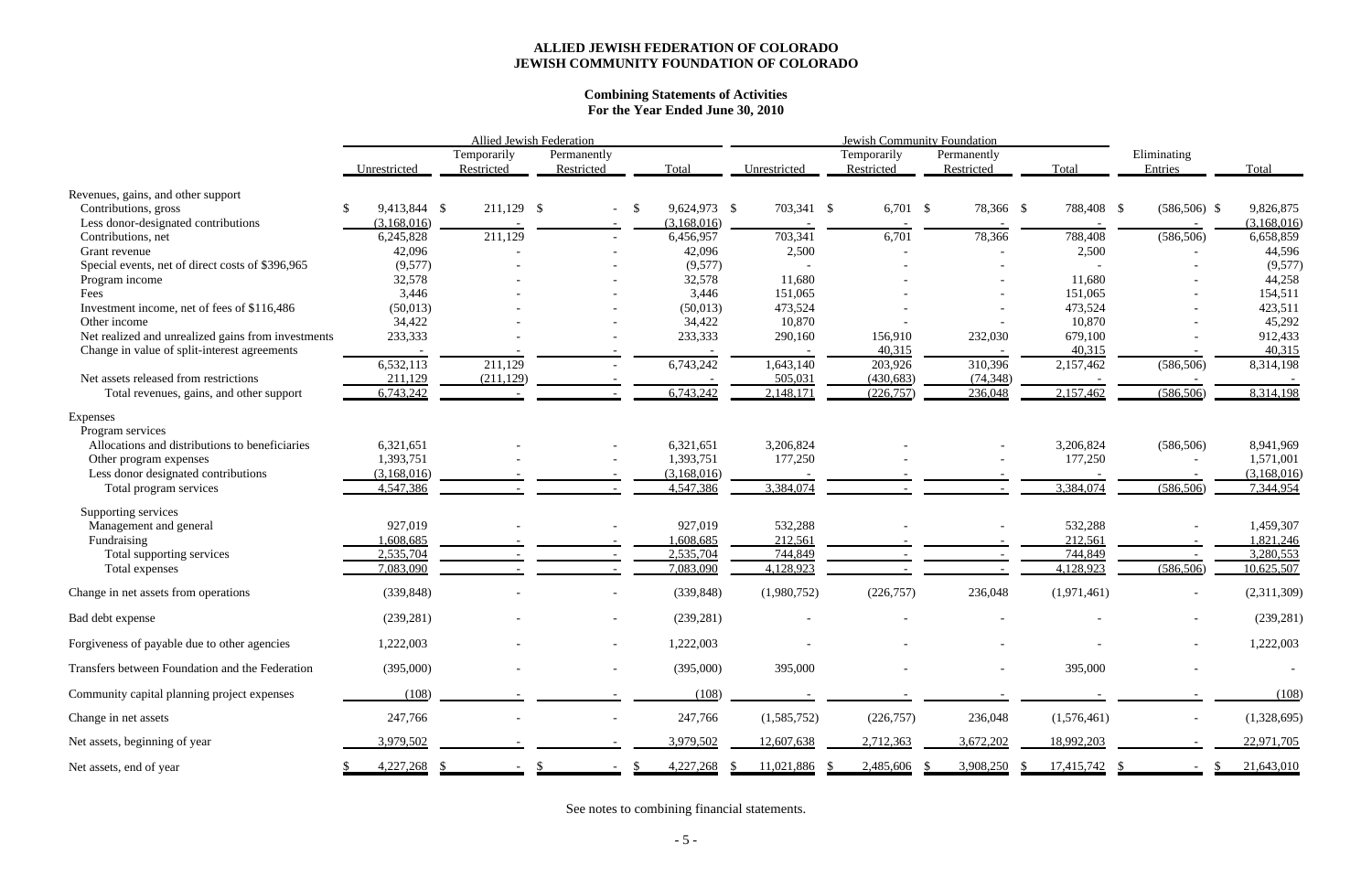## **Combining Statements of Cash Flows For the Year Ended June 30, 2011**

|                                                |    | Allied Jewish | Jewish<br>Community |             |    | Eliminating |               |
|------------------------------------------------|----|---------------|---------------------|-------------|----|-------------|---------------|
|                                                |    | Federation    |                     | Foundation  |    | Entries     | Total         |
| Cash flows from operating activities           |    |               |                     |             |    |             |               |
| Change in net assets                           | S. | (18,673)      | \$                  | 1,612,068   | S  |             | 1,593,395     |
| Adjustments to reconcile change in net assets  |    |               |                     |             |    |             |               |
| to net cash used in operating activities       |    |               |                     |             |    |             |               |
| Depreciation                                   |    | 43,134        |                     | 6,782       |    |             | 49,916        |
| Bad debt expense                               |    | 103,891       |                     |             |    |             | 103,891       |
| Net realized and unrealized gains from         |    |               |                     |             |    |             |               |
| investments                                    |    |               |                     | (2,320,749) |    |             | (2,320,749)   |
| Change in value of split-interest agreements   |    |               |                     | 154,243     |    |             | 154,243       |
| Amortization of bond premium                   |    |               |                     | 2,224       |    |             | 2,224         |
| Changes in assets and liabilities              |    |               |                     |             |    |             |               |
| Pledges receivable                             |    | (145, 165)    |                     |             |    |             | (145, 165)    |
| Other assets                                   |    | (10,780)      |                     | (4,800)     |    |             | (15,580)      |
| Accounts payable and accrued liabilities       |    | 24,799        |                     | (229, 210)  |    |             | (204, 411)    |
| Due to other agencies                          |    | 76,059        |                     |             |    |             | 76,059        |
| Intercompany receivable (payable)              |    | (14, 873)     |                     | 14,873      |    |             |               |
| Funds held on behalf of others                 |    | (54, 596)     |                     | 1,909,352   |    | (222, 713)  | 1,632,043     |
|                                                |    | 22,469        |                     | (467, 285)  |    | (222, 713)  | (667, 529)    |
| Net cash (used in) provided by operating       |    |               |                     |             |    |             |               |
| activities                                     |    | 3,796         |                     | 1,144,783   |    | (222, 713)  | 925,866       |
| Cash flows from investing activities           |    |               |                     |             |    |             |               |
| Net cash flow from purchases and sales of      |    |               |                     |             |    |             |               |
| investments                                    |    |               |                     | (829, 333)  |    |             | (829, 333)    |
| Interest in net assets of Foundation           |    | (222, 713)    |                     |             |    | 222,713     |               |
| Property and equipment purchases               |    | (61, 551)     |                     | (1,246)     |    |             | (62, 797)     |
| Assets limited as to use by trustee under bond |    |               |                     |             |    |             |               |
| agreement                                      |    |               |                     | 3,903       |    |             | 3,903         |
| Net cash used in investing activities          |    | (284, 264)    |                     | (826, 676)  |    | 222,713     | (888, 227)    |
|                                                |    |               |                     |             |    |             |               |
| Cash flows from financing activities           |    |               |                     |             |    |             |               |
| Payments to beneficiaries of split-interest    |    |               |                     |             |    |             |               |
| agreements                                     |    |               |                     | (206, 552)  |    |             | (206, 552)    |
| Proceeds on borrowings from line-of-credit     |    | 165,000       |                     |             |    |             | 165,000       |
| Net cash provided by (used in) financing       |    |               |                     |             |    |             |               |
| activities                                     |    | 165,000       |                     | (206, 552)  |    |             | (41, 552)     |
| Net (decrease) increase in cash and cash       |    |               |                     |             |    |             |               |
| equivalents                                    |    | (115, 468)    |                     | 111,555     |    |             | (3,913)       |
| Cash and cash equivalents - beginning of year  |    | 457,746       |                     | 82,176      |    |             | 539,922       |
| Cash and cash equivalents - end of year        | \$ | 342,278       | \$                  | 193,731     | \$ |             | \$<br>536,009 |
|                                                |    |               |                     |             |    |             |               |

Supplemental disclosure of cash flow information:

Cash paid for interest was \$86,552 for the year ended June 30, 2011.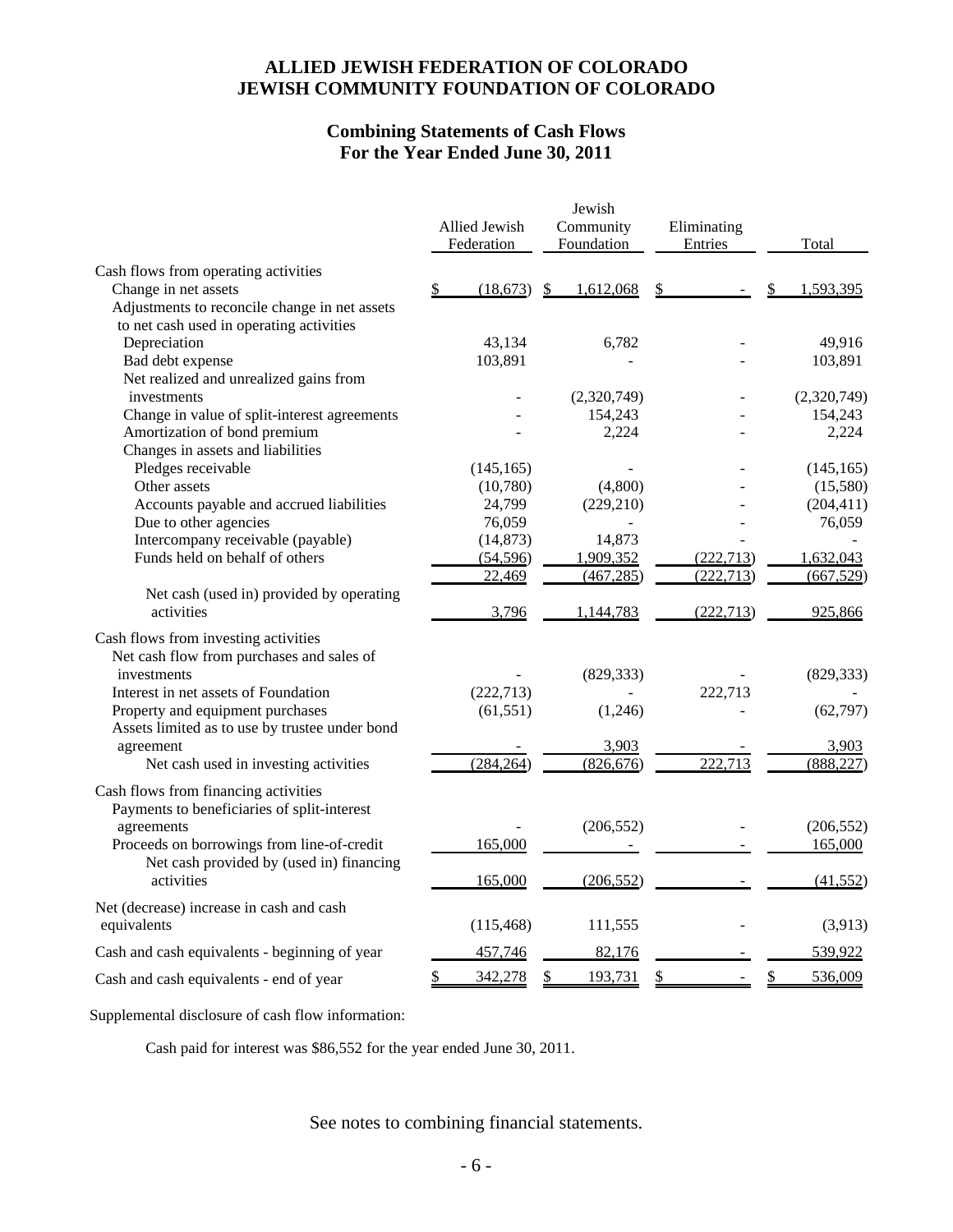## **Combining Statements of Cash Flows For the Year Ended June 30, 2010**

| Cash flows from operating activities<br>Change in net assets<br>247,766<br>(1,576,461)<br>\$<br>(1,328,695)<br>\$<br>\$.<br>Adjustments to reconcile change in net assets<br>to net cash used in operating activities<br>Depreciation<br>45,217<br>51,834<br>6,617<br>Forgiveness of payable due<br>(1,222,003)<br>(1,222,003)<br>Bad debt expense<br>239,281<br>239,281<br>Net realized and unrealized gains from<br>investments<br>(233, 333)<br>(679, 100)<br>(912, 433)<br>Change in value of split-interest agreements<br>(40, 315)<br>(40, 315)<br>Amortization of bond premium<br>2,224<br>2,224<br>Changes in assets and liabilities<br>Pledges receivable<br>(385,078)<br>(385,078)<br>Other assets<br>127,442<br>39,486<br>166,928<br>Accounts payable and accrued liabilities<br>341,834<br>186,083<br>527,917<br>Due to other agencies<br>(358, 396)<br>(358, 396)<br>Intercompany receivable (payable)<br>(163, 206)<br>163,206<br>Funds held on behalf of others<br>2,710<br>44,795<br>612,863<br>660,368<br>(1,605,532)<br>(1,269,673)<br>(277,004)<br>612,863<br>(1,357,766)<br>(2,598,368)<br>(1,853,465)<br>612,863<br>Net cash used in operating activities<br>Cash flows from investing activities<br>Net cash flow from purchases and sales of<br>234,025<br>investments<br>2,050,469<br>2,284,494<br>Interest in net assets of Foundation<br>612,863<br>(612, 863)<br>Property and equipment purchases<br>(156, 490)<br>(156, 490)<br>Assets limited as to use by trustee under bond<br>agreement<br>4,283<br>4,283<br>690,398<br>2,132,287<br>2,054,752<br>(612, 863)<br>Net cash provided by investing activities<br>Cash flows from financing activities<br>Payments to beneficiaries of split-interest<br>agreements<br>(159, 443)<br>(159, 443)<br>(300,000)<br>Proceeds on borrowings from line-of-credit<br>(300,000)<br>Net cash used in financing activities<br>(159, 443)<br>(300,000)<br>(459, 443)<br>Net (decrease) increase in cash and cash<br>equivalents<br>(925, 524)<br>(967, 368)<br>41,844<br>1,465,446<br>Cash and cash equivalents - beginning of year<br><u>1,425,114</u><br>40,332<br>539,922<br>\$<br>457,746<br>82,176<br>\$.<br>\$<br>\$<br>Cash and cash equivalents - end of year |  | Allied Jewish<br>Federation | Jewish<br>Community<br>Foundation |  | Eliminating<br>Entries |  | Total |
|---------------------------------------------------------------------------------------------------------------------------------------------------------------------------------------------------------------------------------------------------------------------------------------------------------------------------------------------------------------------------------------------------------------------------------------------------------------------------------------------------------------------------------------------------------------------------------------------------------------------------------------------------------------------------------------------------------------------------------------------------------------------------------------------------------------------------------------------------------------------------------------------------------------------------------------------------------------------------------------------------------------------------------------------------------------------------------------------------------------------------------------------------------------------------------------------------------------------------------------------------------------------------------------------------------------------------------------------------------------------------------------------------------------------------------------------------------------------------------------------------------------------------------------------------------------------------------------------------------------------------------------------------------------------------------------------------------------------------------------------------------------------------------------------------------------------------------------------------------------------------------------------------------------------------------------------------------------------------------------------------------------------------------------------------------------------------------------------------------------------------------------------------------------------------------------------------------------------------------------|--|-----------------------------|-----------------------------------|--|------------------------|--|-------|
|                                                                                                                                                                                                                                                                                                                                                                                                                                                                                                                                                                                                                                                                                                                                                                                                                                                                                                                                                                                                                                                                                                                                                                                                                                                                                                                                                                                                                                                                                                                                                                                                                                                                                                                                                                                                                                                                                                                                                                                                                                                                                                                                                                                                                                       |  |                             |                                   |  |                        |  |       |
|                                                                                                                                                                                                                                                                                                                                                                                                                                                                                                                                                                                                                                                                                                                                                                                                                                                                                                                                                                                                                                                                                                                                                                                                                                                                                                                                                                                                                                                                                                                                                                                                                                                                                                                                                                                                                                                                                                                                                                                                                                                                                                                                                                                                                                       |  |                             |                                   |  |                        |  |       |
|                                                                                                                                                                                                                                                                                                                                                                                                                                                                                                                                                                                                                                                                                                                                                                                                                                                                                                                                                                                                                                                                                                                                                                                                                                                                                                                                                                                                                                                                                                                                                                                                                                                                                                                                                                                                                                                                                                                                                                                                                                                                                                                                                                                                                                       |  |                             |                                   |  |                        |  |       |
|                                                                                                                                                                                                                                                                                                                                                                                                                                                                                                                                                                                                                                                                                                                                                                                                                                                                                                                                                                                                                                                                                                                                                                                                                                                                                                                                                                                                                                                                                                                                                                                                                                                                                                                                                                                                                                                                                                                                                                                                                                                                                                                                                                                                                                       |  |                             |                                   |  |                        |  |       |
|                                                                                                                                                                                                                                                                                                                                                                                                                                                                                                                                                                                                                                                                                                                                                                                                                                                                                                                                                                                                                                                                                                                                                                                                                                                                                                                                                                                                                                                                                                                                                                                                                                                                                                                                                                                                                                                                                                                                                                                                                                                                                                                                                                                                                                       |  |                             |                                   |  |                        |  |       |
|                                                                                                                                                                                                                                                                                                                                                                                                                                                                                                                                                                                                                                                                                                                                                                                                                                                                                                                                                                                                                                                                                                                                                                                                                                                                                                                                                                                                                                                                                                                                                                                                                                                                                                                                                                                                                                                                                                                                                                                                                                                                                                                                                                                                                                       |  |                             |                                   |  |                        |  |       |
|                                                                                                                                                                                                                                                                                                                                                                                                                                                                                                                                                                                                                                                                                                                                                                                                                                                                                                                                                                                                                                                                                                                                                                                                                                                                                                                                                                                                                                                                                                                                                                                                                                                                                                                                                                                                                                                                                                                                                                                                                                                                                                                                                                                                                                       |  |                             |                                   |  |                        |  |       |
|                                                                                                                                                                                                                                                                                                                                                                                                                                                                                                                                                                                                                                                                                                                                                                                                                                                                                                                                                                                                                                                                                                                                                                                                                                                                                                                                                                                                                                                                                                                                                                                                                                                                                                                                                                                                                                                                                                                                                                                                                                                                                                                                                                                                                                       |  |                             |                                   |  |                        |  |       |
|                                                                                                                                                                                                                                                                                                                                                                                                                                                                                                                                                                                                                                                                                                                                                                                                                                                                                                                                                                                                                                                                                                                                                                                                                                                                                                                                                                                                                                                                                                                                                                                                                                                                                                                                                                                                                                                                                                                                                                                                                                                                                                                                                                                                                                       |  |                             |                                   |  |                        |  |       |
|                                                                                                                                                                                                                                                                                                                                                                                                                                                                                                                                                                                                                                                                                                                                                                                                                                                                                                                                                                                                                                                                                                                                                                                                                                                                                                                                                                                                                                                                                                                                                                                                                                                                                                                                                                                                                                                                                                                                                                                                                                                                                                                                                                                                                                       |  |                             |                                   |  |                        |  |       |
|                                                                                                                                                                                                                                                                                                                                                                                                                                                                                                                                                                                                                                                                                                                                                                                                                                                                                                                                                                                                                                                                                                                                                                                                                                                                                                                                                                                                                                                                                                                                                                                                                                                                                                                                                                                                                                                                                                                                                                                                                                                                                                                                                                                                                                       |  |                             |                                   |  |                        |  |       |
|                                                                                                                                                                                                                                                                                                                                                                                                                                                                                                                                                                                                                                                                                                                                                                                                                                                                                                                                                                                                                                                                                                                                                                                                                                                                                                                                                                                                                                                                                                                                                                                                                                                                                                                                                                                                                                                                                                                                                                                                                                                                                                                                                                                                                                       |  |                             |                                   |  |                        |  |       |
|                                                                                                                                                                                                                                                                                                                                                                                                                                                                                                                                                                                                                                                                                                                                                                                                                                                                                                                                                                                                                                                                                                                                                                                                                                                                                                                                                                                                                                                                                                                                                                                                                                                                                                                                                                                                                                                                                                                                                                                                                                                                                                                                                                                                                                       |  |                             |                                   |  |                        |  |       |
|                                                                                                                                                                                                                                                                                                                                                                                                                                                                                                                                                                                                                                                                                                                                                                                                                                                                                                                                                                                                                                                                                                                                                                                                                                                                                                                                                                                                                                                                                                                                                                                                                                                                                                                                                                                                                                                                                                                                                                                                                                                                                                                                                                                                                                       |  |                             |                                   |  |                        |  |       |
|                                                                                                                                                                                                                                                                                                                                                                                                                                                                                                                                                                                                                                                                                                                                                                                                                                                                                                                                                                                                                                                                                                                                                                                                                                                                                                                                                                                                                                                                                                                                                                                                                                                                                                                                                                                                                                                                                                                                                                                                                                                                                                                                                                                                                                       |  |                             |                                   |  |                        |  |       |
|                                                                                                                                                                                                                                                                                                                                                                                                                                                                                                                                                                                                                                                                                                                                                                                                                                                                                                                                                                                                                                                                                                                                                                                                                                                                                                                                                                                                                                                                                                                                                                                                                                                                                                                                                                                                                                                                                                                                                                                                                                                                                                                                                                                                                                       |  |                             |                                   |  |                        |  |       |
|                                                                                                                                                                                                                                                                                                                                                                                                                                                                                                                                                                                                                                                                                                                                                                                                                                                                                                                                                                                                                                                                                                                                                                                                                                                                                                                                                                                                                                                                                                                                                                                                                                                                                                                                                                                                                                                                                                                                                                                                                                                                                                                                                                                                                                       |  |                             |                                   |  |                        |  |       |
|                                                                                                                                                                                                                                                                                                                                                                                                                                                                                                                                                                                                                                                                                                                                                                                                                                                                                                                                                                                                                                                                                                                                                                                                                                                                                                                                                                                                                                                                                                                                                                                                                                                                                                                                                                                                                                                                                                                                                                                                                                                                                                                                                                                                                                       |  |                             |                                   |  |                        |  |       |
|                                                                                                                                                                                                                                                                                                                                                                                                                                                                                                                                                                                                                                                                                                                                                                                                                                                                                                                                                                                                                                                                                                                                                                                                                                                                                                                                                                                                                                                                                                                                                                                                                                                                                                                                                                                                                                                                                                                                                                                                                                                                                                                                                                                                                                       |  |                             |                                   |  |                        |  |       |
|                                                                                                                                                                                                                                                                                                                                                                                                                                                                                                                                                                                                                                                                                                                                                                                                                                                                                                                                                                                                                                                                                                                                                                                                                                                                                                                                                                                                                                                                                                                                                                                                                                                                                                                                                                                                                                                                                                                                                                                                                                                                                                                                                                                                                                       |  |                             |                                   |  |                        |  |       |
|                                                                                                                                                                                                                                                                                                                                                                                                                                                                                                                                                                                                                                                                                                                                                                                                                                                                                                                                                                                                                                                                                                                                                                                                                                                                                                                                                                                                                                                                                                                                                                                                                                                                                                                                                                                                                                                                                                                                                                                                                                                                                                                                                                                                                                       |  |                             |                                   |  |                        |  |       |
|                                                                                                                                                                                                                                                                                                                                                                                                                                                                                                                                                                                                                                                                                                                                                                                                                                                                                                                                                                                                                                                                                                                                                                                                                                                                                                                                                                                                                                                                                                                                                                                                                                                                                                                                                                                                                                                                                                                                                                                                                                                                                                                                                                                                                                       |  |                             |                                   |  |                        |  |       |
|                                                                                                                                                                                                                                                                                                                                                                                                                                                                                                                                                                                                                                                                                                                                                                                                                                                                                                                                                                                                                                                                                                                                                                                                                                                                                                                                                                                                                                                                                                                                                                                                                                                                                                                                                                                                                                                                                                                                                                                                                                                                                                                                                                                                                                       |  |                             |                                   |  |                        |  |       |
|                                                                                                                                                                                                                                                                                                                                                                                                                                                                                                                                                                                                                                                                                                                                                                                                                                                                                                                                                                                                                                                                                                                                                                                                                                                                                                                                                                                                                                                                                                                                                                                                                                                                                                                                                                                                                                                                                                                                                                                                                                                                                                                                                                                                                                       |  |                             |                                   |  |                        |  |       |
|                                                                                                                                                                                                                                                                                                                                                                                                                                                                                                                                                                                                                                                                                                                                                                                                                                                                                                                                                                                                                                                                                                                                                                                                                                                                                                                                                                                                                                                                                                                                                                                                                                                                                                                                                                                                                                                                                                                                                                                                                                                                                                                                                                                                                                       |  |                             |                                   |  |                        |  |       |
|                                                                                                                                                                                                                                                                                                                                                                                                                                                                                                                                                                                                                                                                                                                                                                                                                                                                                                                                                                                                                                                                                                                                                                                                                                                                                                                                                                                                                                                                                                                                                                                                                                                                                                                                                                                                                                                                                                                                                                                                                                                                                                                                                                                                                                       |  |                             |                                   |  |                        |  |       |
|                                                                                                                                                                                                                                                                                                                                                                                                                                                                                                                                                                                                                                                                                                                                                                                                                                                                                                                                                                                                                                                                                                                                                                                                                                                                                                                                                                                                                                                                                                                                                                                                                                                                                                                                                                                                                                                                                                                                                                                                                                                                                                                                                                                                                                       |  |                             |                                   |  |                        |  |       |
|                                                                                                                                                                                                                                                                                                                                                                                                                                                                                                                                                                                                                                                                                                                                                                                                                                                                                                                                                                                                                                                                                                                                                                                                                                                                                                                                                                                                                                                                                                                                                                                                                                                                                                                                                                                                                                                                                                                                                                                                                                                                                                                                                                                                                                       |  |                             |                                   |  |                        |  |       |
|                                                                                                                                                                                                                                                                                                                                                                                                                                                                                                                                                                                                                                                                                                                                                                                                                                                                                                                                                                                                                                                                                                                                                                                                                                                                                                                                                                                                                                                                                                                                                                                                                                                                                                                                                                                                                                                                                                                                                                                                                                                                                                                                                                                                                                       |  |                             |                                   |  |                        |  |       |
|                                                                                                                                                                                                                                                                                                                                                                                                                                                                                                                                                                                                                                                                                                                                                                                                                                                                                                                                                                                                                                                                                                                                                                                                                                                                                                                                                                                                                                                                                                                                                                                                                                                                                                                                                                                                                                                                                                                                                                                                                                                                                                                                                                                                                                       |  |                             |                                   |  |                        |  |       |
|                                                                                                                                                                                                                                                                                                                                                                                                                                                                                                                                                                                                                                                                                                                                                                                                                                                                                                                                                                                                                                                                                                                                                                                                                                                                                                                                                                                                                                                                                                                                                                                                                                                                                                                                                                                                                                                                                                                                                                                                                                                                                                                                                                                                                                       |  |                             |                                   |  |                        |  |       |
|                                                                                                                                                                                                                                                                                                                                                                                                                                                                                                                                                                                                                                                                                                                                                                                                                                                                                                                                                                                                                                                                                                                                                                                                                                                                                                                                                                                                                                                                                                                                                                                                                                                                                                                                                                                                                                                                                                                                                                                                                                                                                                                                                                                                                                       |  |                             |                                   |  |                        |  |       |
|                                                                                                                                                                                                                                                                                                                                                                                                                                                                                                                                                                                                                                                                                                                                                                                                                                                                                                                                                                                                                                                                                                                                                                                                                                                                                                                                                                                                                                                                                                                                                                                                                                                                                                                                                                                                                                                                                                                                                                                                                                                                                                                                                                                                                                       |  |                             |                                   |  |                        |  |       |
|                                                                                                                                                                                                                                                                                                                                                                                                                                                                                                                                                                                                                                                                                                                                                                                                                                                                                                                                                                                                                                                                                                                                                                                                                                                                                                                                                                                                                                                                                                                                                                                                                                                                                                                                                                                                                                                                                                                                                                                                                                                                                                                                                                                                                                       |  |                             |                                   |  |                        |  |       |
|                                                                                                                                                                                                                                                                                                                                                                                                                                                                                                                                                                                                                                                                                                                                                                                                                                                                                                                                                                                                                                                                                                                                                                                                                                                                                                                                                                                                                                                                                                                                                                                                                                                                                                                                                                                                                                                                                                                                                                                                                                                                                                                                                                                                                                       |  |                             |                                   |  |                        |  |       |
|                                                                                                                                                                                                                                                                                                                                                                                                                                                                                                                                                                                                                                                                                                                                                                                                                                                                                                                                                                                                                                                                                                                                                                                                                                                                                                                                                                                                                                                                                                                                                                                                                                                                                                                                                                                                                                                                                                                                                                                                                                                                                                                                                                                                                                       |  |                             |                                   |  |                        |  |       |
|                                                                                                                                                                                                                                                                                                                                                                                                                                                                                                                                                                                                                                                                                                                                                                                                                                                                                                                                                                                                                                                                                                                                                                                                                                                                                                                                                                                                                                                                                                                                                                                                                                                                                                                                                                                                                                                                                                                                                                                                                                                                                                                                                                                                                                       |  |                             |                                   |  |                        |  |       |

Supplemental disclosure of cash flow information:

Cash paid for interest was \$75,295 for the year ended June 30, 2010.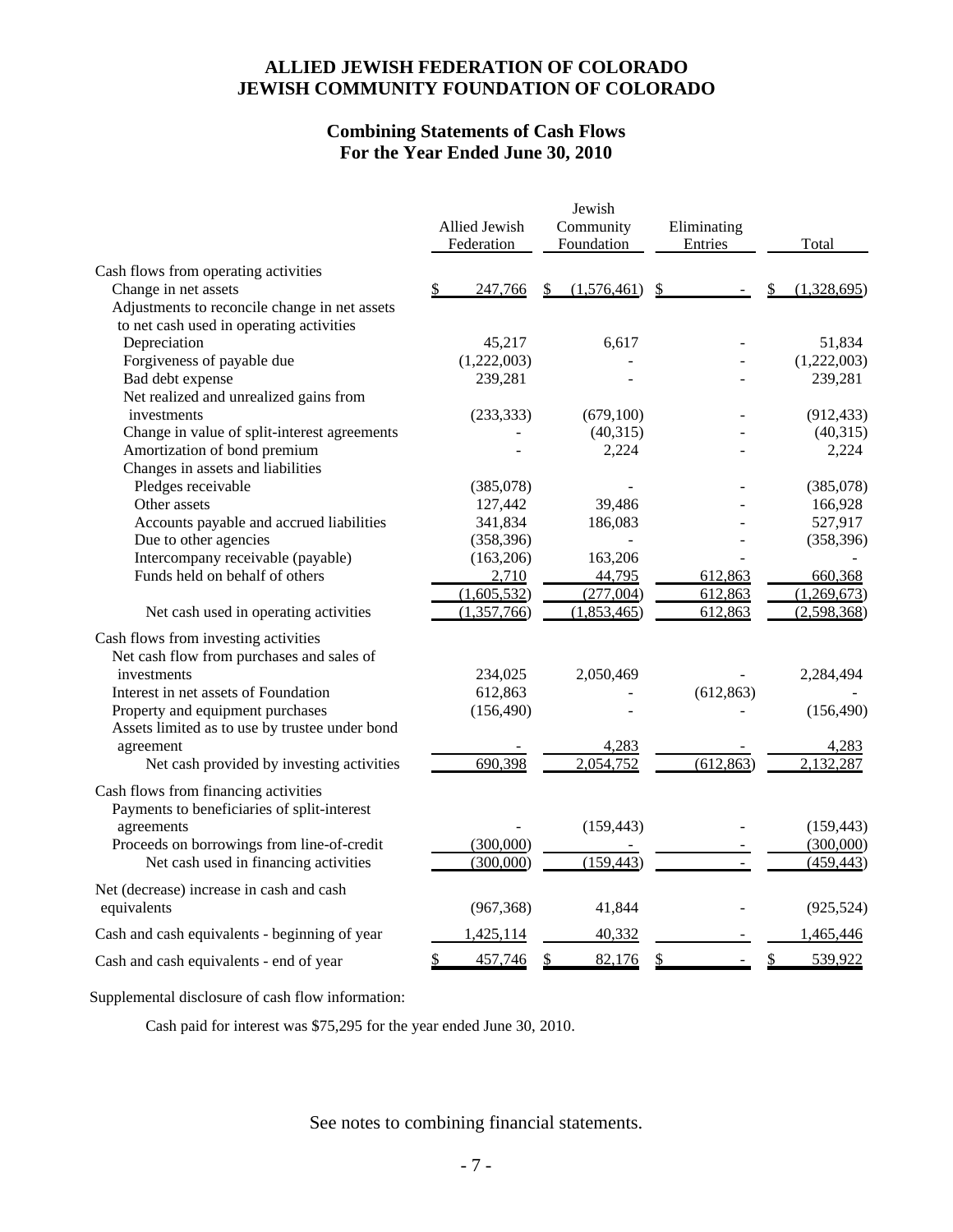## **Notes to Combining Financial Statements**

## **Note 1 - Nature of the Organization and Summary of Significant Accounting Policies**

#### **Organization**

Allied Jewish Federation of Colorado (the "Federation") is a not-for-profit corporation organized primarily to provide fundraising, information, and social organization for Colorado's Jewish community. The Federation's purpose is to raise money and to build and sustain Jewish life in Colorado, Israel, and around the world.

The Federation is organized into four independent centers with an overseeing Coordinating Council. The four centers are the Jewish Philanthropy Center; the Israel, National, and Overseas Center ("INO"); the Jewish Resource Center ("JRC"); and the Jewish Women's Philanthropy Center. Each center has its own board of directors. Three representatives from each center serve on the Coordinating Council, along with 19 other members of the Jewish community.

Jewish Community Foundation of Colorado (the "Foundation") is the center of long-term philanthropy for the Jewish community of Colorado; a place for the community to house and grow its endowments and long-term community investments. The Foundation educates the Jewish community about the benefits of planned giving and long-term sustained philanthropy guided by Jewish values. It houses a number of Colorado Jewish organizational endowments and restricted funds, including those of the Federation.

Flying J Ranch, LLC is a single member LLC, of which the Foundation is the sole member. Flying J Ranch, LLC's purpose is to own and maintain ranch property to be used by the Jewish community for summer camp programs.

The Federation is the sole member of the Foundation, and the Coordinating Council approves the nominations of the governing board of the Foundation. There are two separate supporting foundations within the Foundation and their purposes are to support the Foundation. They derive their tax-exempt status from the Foundation.

#### Basis of Presentation

The financial statements of the Federation have been combined with those that are shown as the Foundation, including two supporting foundations and the Flying J Ranch, LLC (collectively, the "Entities") as related organizations. All intercompany transactions have been eliminated.

The Federation reports information regarding its financial position and activities according to three classes of net assets: unrestricted net assets, temporarily restricted net assets, and permanently restricted net assets.

The net assets of the Entities are reported separately by class:

Unrestricted amounts are those currently available at the discretion of the governing boards for use in the Entities' operations and include resources invested in property and equipment.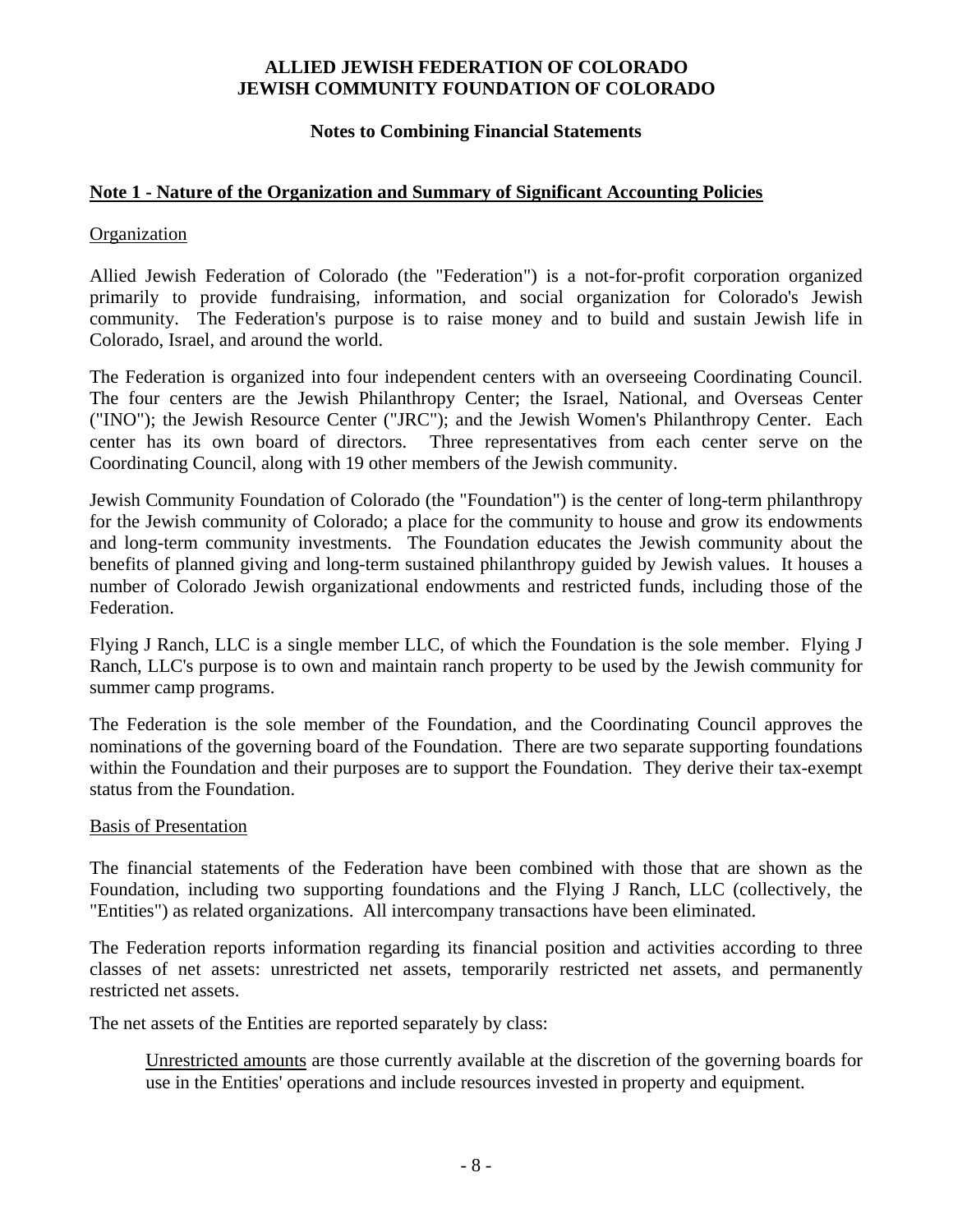#### **Notes to Combining Financial Statements**

## **Note 1 - Nature of the Organization and Summary of Significant Accounting Policies (continued)**

#### Basis of Presentation (continued)

*Board-designated* amounts are unrestricted amounts that have been designated by the governing boards for various purposes, including building improvements, general reserves, and for the support or any emergencies of the Jewish community.

Temporarily restricted amounts are contributions restricted by donors specifically for certain time periods, purposes, or programs.

Permanently restricted amounts are monies that cannot be spent at the discretion of the Entities, but must be maintained permanently by the Foundation as required by the donor.

#### Credit Risk

Financial instruments that potentially subject the Entities to concentrations of credit risk consist primarily of cash and cash equivalents, investments, pledges receivable, and notes receivable. The Entities limit their exposure to credit risk by placing their cash and cash equivalents and certain investments in securities backed by the United States government and in instruments issued by quality financial institutions. Amounts are invested in several institutions to minimize risk.

The Entities reduce their credit risk related to notes receivable and investments through their involvement and limited oversight over the third-party investors and borrowers. From time to time during the year, the Federation exceeded the federally insured limits.

#### Cash and Cash Equivalents

For purposes of the combining statements of cash flows, the Entities consider all cash and short-term instruments with a maturity of three months or less when purchased to be cash equivalents, with the exception of cash and cash equivalents included in the combining balance sheets as part of the investment portfolio.

#### Pledges Receivable

Pledges relating to the annual campaign are expected to be collected within 18 months, or at the completion of the campaign, and are recorded at their net realizable value. No discount has been recorded, as these amounts would have been insignificant. An allowance for uncollectible pledges has been established by Federation management based on past collection experience and current economic conditions.

Promises to give relating to the campaigns, other than the annual campaign, that are expected to be collected within one year are recorded at their net realizable value. Promises to give relating to these campaigns that are expected to be collected in future years are recorded at the present value of estimated future cash flows. The discount on these amounts was computed using a rate of 7% for the years ended June 30, 2011 and 2010. Amortization of the discount is included in contribution revenue.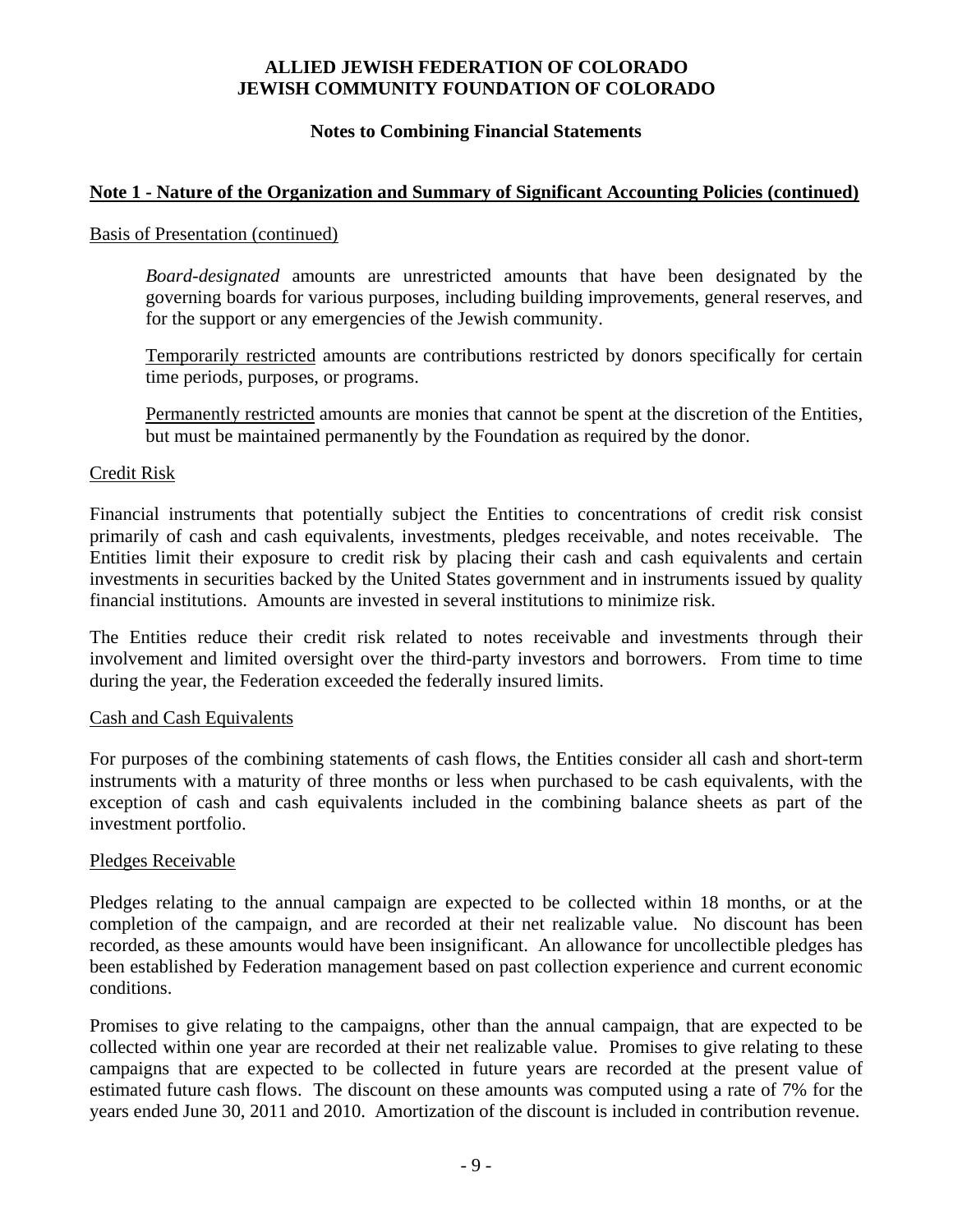#### **Notes to Combining Financial Statements**

## **Note 1 - Nature of the Organization and Summary of Significant Accounting Policies (continued)**

#### Long-Lived Assets

The Entities review their long-lived assets for impairment whenever events or changes in circumstances indicate that the carrying amount of the asset may not be recovered. The Entities look primarily to the undiscounted future cash flows in their assessment of whether or not long-lived assets have been impaired. No impairment was recorded as of June 30, 2011 or 2010.

#### Split-Interest Agreements

Certain donors have entered into trust or annuity arrangements whereby the Foundation receives benefits that are shared with other beneficiaries. The Foundation has received interests in charitable remainder and lead trusts, a perpetual trust, and charitable gift annuities. Amortization of discounts and revaluations of expected future payments based on changes in life expectancy are recorded in the combining statements of activities as "change in value of split-interest agreements."

#### Investments and Investment Valuation

Cash and cash equivalents, equities, mutual funds, and exchange traded funds ("ETFs") with readily determinable fair values are reported at their fair value based on current market quotations.

Bonds are reported at fair value based on purchases and sales of the bonds within a publicly observable marketplace.

Limited partnership investments held by the Entities consist primarily of an interest in a private equity fund. The fair value of the fund is determined by the underlying assets of the fund.

Loan participation agreements ("LPAs") are reported at the value of the Entity's participation percentage in the original loan value. Interest is earned on the LPAs in accordance with the third-party loan agreement. In general, the LPAs are secured by a first deed of trust as part of the third-party loan agreement.

Notes receivable are recorded at the fair value of the note, net of any discount or premium if applicable. Interest is earned on the notes receivable in accordance with the note agreement. An allowance for uncollectible notes receivable has been established by the Entities management based on past collection experience and current economic conditions.

Real estate is reported at the lower of fair value at the date of gift or current fair value based on appraisals. Real estate is not measured at fair value on a recurring basis.

Net realized and unrealized gains and losses on investments are included in the change in net assets in the accompanying combining statements of activities.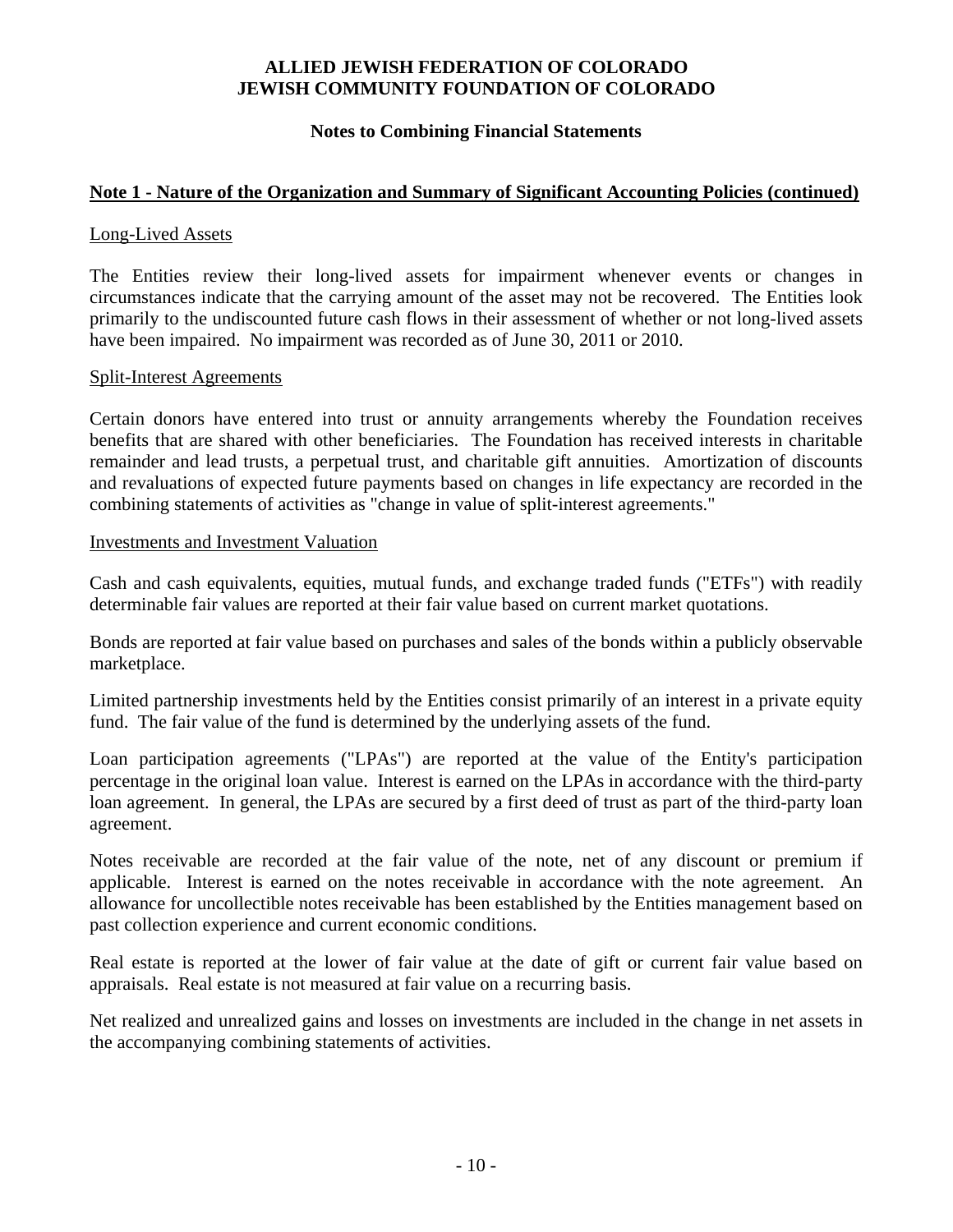## **Notes to Combining Financial Statements**

## **Note 1 - Nature of the Organization and Summary of Significant Accounting Policies (continued)**

#### Fair Value Accounting

The Federation has adopted an established framework for measuring the fair value of assets and liabilities. Fair value is an exit price representing the amount that would be received to sell an asset or paid to transfer a liability in an orderly transaction between market participants. The fair value framework requires enhanced disclosures about fair value measurements for assets valued on a recurring basis. The enhanced disclosures require the Entities to establish a hierarchy for assets and liabilities valued on a recurring basis, which is based on significant inputs.

The determination of where assets and liabilities fall within this hierarchy is based upon the lowest level of input that is significant to the fair value measurement. These classifications (Levels 1, 2, and 3) are intended to reflect the observability of inputs used in the valuation of investments and are not necessarily an indication of liquidity. See Note 7 for discussion of fair value measurements for assets valued on a recurring basis. The Federation does not have any liabilities valued at fair value on a recurring basis.

#### Property and Equipment

Depreciation of property and equipment is computed over the following estimated useful lives using the straight-line and accelerated methods:

|                           | Estimated    |
|---------------------------|--------------|
|                           | Useful Lives |
| Building and improvements | 30 years     |
| Furniture and equipment   | 3-8 years    |

Property and equipment are capitalized at purchased cost or fair value at the date of donation. The Entities follow the practice of capitalizing all expenditures and donations for buildings and equipment over \$500. Expenditures for lesser amounts are charged to operations.

#### Bond Issuance Costs

Costs incurred in issuing the bonds are being amortized over the life of the related bonds of 30 years on a method approximating the effective interest method. Amortization expense was \$2,224 for the years ended June 30, 2011 and 2010.

#### Contributions and Allocations

The Federation conducts an annual fundraising campaign to raise support for allocations to agencies in the subsequent year. Each year, based on the results of the campaign, the Coordinating Council makes a block grant to the INO and JRC. The allocation committees of those centers prepare allocations to various beneficiary agencies, which are then approved by their respective center boards. Allocations are recorded on an accrual basis when amounts are reasonably determinable.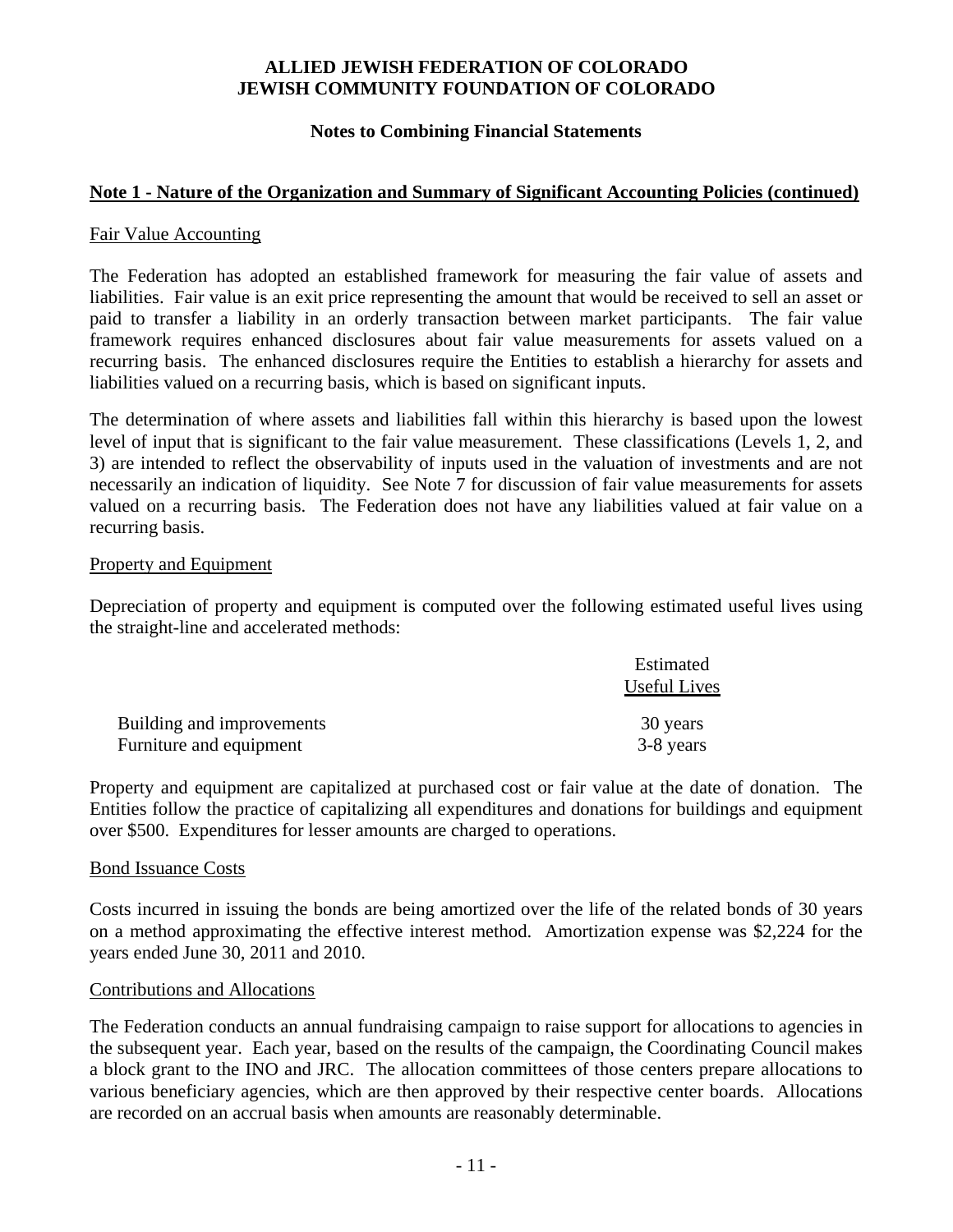## **Notes to Combining Financial Statements**

## **Note 1 - Nature of the Organization and Summary of Significant Accounting Policies (continued)**

#### Contributions and Allocations (continued)

The Federation allows donors to designate their contributions to any qualifying Internal Revenue Code ("IRC") Section  $501(c)(3)$  agency. The Federation receives resources in certain transactions where it is acting as an intermediary for the resource providers. Donor designated pledges are recorded as liabilities rather than revenue for the recipient organization of the pledges. Gross designations and distributions are presented in the combining statements of activities.

The Entities recognize cash donations as income when received. Grant revenue is earned as services are performed or as specific grant criteria are met. Unconditional pledges obtained during the campaign are recognized as income in the year that the pledge is received. Conditional promises to give are not included as support until such time as the conditions are substantially met.

All support is considered available for unrestricted use unless specifically restricted by the donor. A donor restriction expires when a stipulated time restriction ends or a purpose restriction is accomplished. Temporarily restricted net assets are then reclassified to unrestricted net assets and reported in the combining statements of activities as net assets released from restrictions.

The Foundation makes contributions to the Federation that are distributed from donor advised funds based on the recommendation of donors and also makes contributions to the Federation from the earnings on certain donor restricted endowment funds in accordance with the endowment agreements. These are recorded as contribution revenue on the Federation and as distributions to agencies on the Foundation. These transactions are eliminated upon consolidation.

Promises to give towards the Jewish Colorado Tomorrow ("JCT") capital campaign are recorded as temporarily restricted contributions of the Federation when the promise to give is made. The Board then has the discretion to designate use of the contributions in a manner consistent with the JCT capital campaign. As the promises to give are collected the cash is distributed to the Foundation, where it is held in an investment account until needed for a JCT project as designated by the Board.

During 2009, due to economic conditions, JCT was temporarily suspended. The Federation is currently in the process of determining the future viability of JCT.

#### Income Taxes

The Federation and Foundation are not-for-profit entities exempt from income taxes under IRC Section  $501(c)(3)$  and as a public charity under Section 509. Accordingly, no provision for income taxes is made in these financial statements. Income from activities not directly related to the Federation's and Foundation's tax exempt purpose is subject to taxation as unrelated business taxable income. There was no significant unrelated business taxable income for the years ended June 30, 2011 or 2010.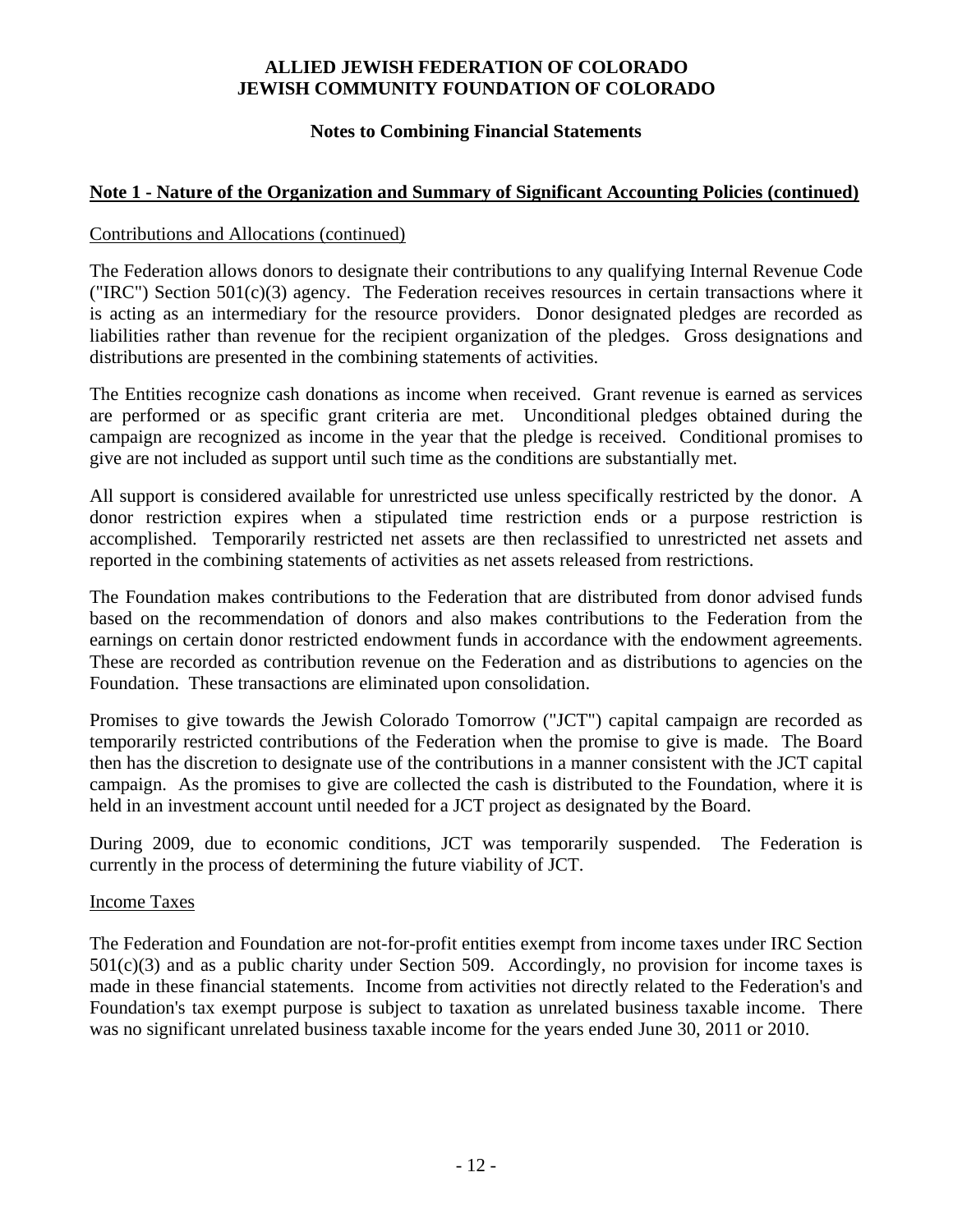## **Notes to Combining Financial Statements**

## **Note 1 - Nature of the Organization and Summary of Significant Accounting Policies (continued)**

#### Income Taxes (continued)

The Federation and Foundation apply a more-likely-than-not measurement methodology to reflect the financial statement impact of uncertain tax positions taken or expected to be taken in a tax return. After evaluating the tax positions taken, none are considered to be uncertain; therefore, no amounts have been recognized as of June 30, 2011 and 2010.

If incurred, interest and penalties associated with tax positions are recorded in the period assessed in management and general expenses. No interest or penalties have been assessed as of June 30, 2011 and 2010.

During the year ended June 30, 2010, the Foundation was notified of an Internal Revenue Service examination for the year ended June 30, 2007. The examination began in April 2010 and has not been completed as of the date of the auditors' report. Management does not believe there will be any changes to the return filed for the year ended June 30, 2007 based upon this examination. Because the outcome of this examination is uncertain, no amounts have been accrued as of June 30, 2011 or 2010.

Tax years that remain subject to examination include 2008 through the current year for the federal returns and 2007 through the current year for the Foundation's Colorado return.

#### Donated Services

The Entities receive a significant amount of donated services from unpaid volunteers who assist in fundraising, program activities, and special events. No amounts have been recognized in the combining statements of activities because the criteria for recognition under generally accepted accounting principles have not been satisfied.

#### Use of Estimates

The preparation of financial statements in conformity with accounting principles generally accepted in the United States of America requires management to make estimates and assumptions that affect the reported amounts of assets and liabilities and disclosure of contingent assets and liabilities at the date of the financial statements and the reported amounts of revenues and expenses during the reporting period. Actual results may differ from those estimates.

#### Advertising

Advertising costs are expensed in the year incurred. The total advertising costs for the Entities were \$40,261 and \$36,080 for the years ended June 30, 2011 and 2010, respectively.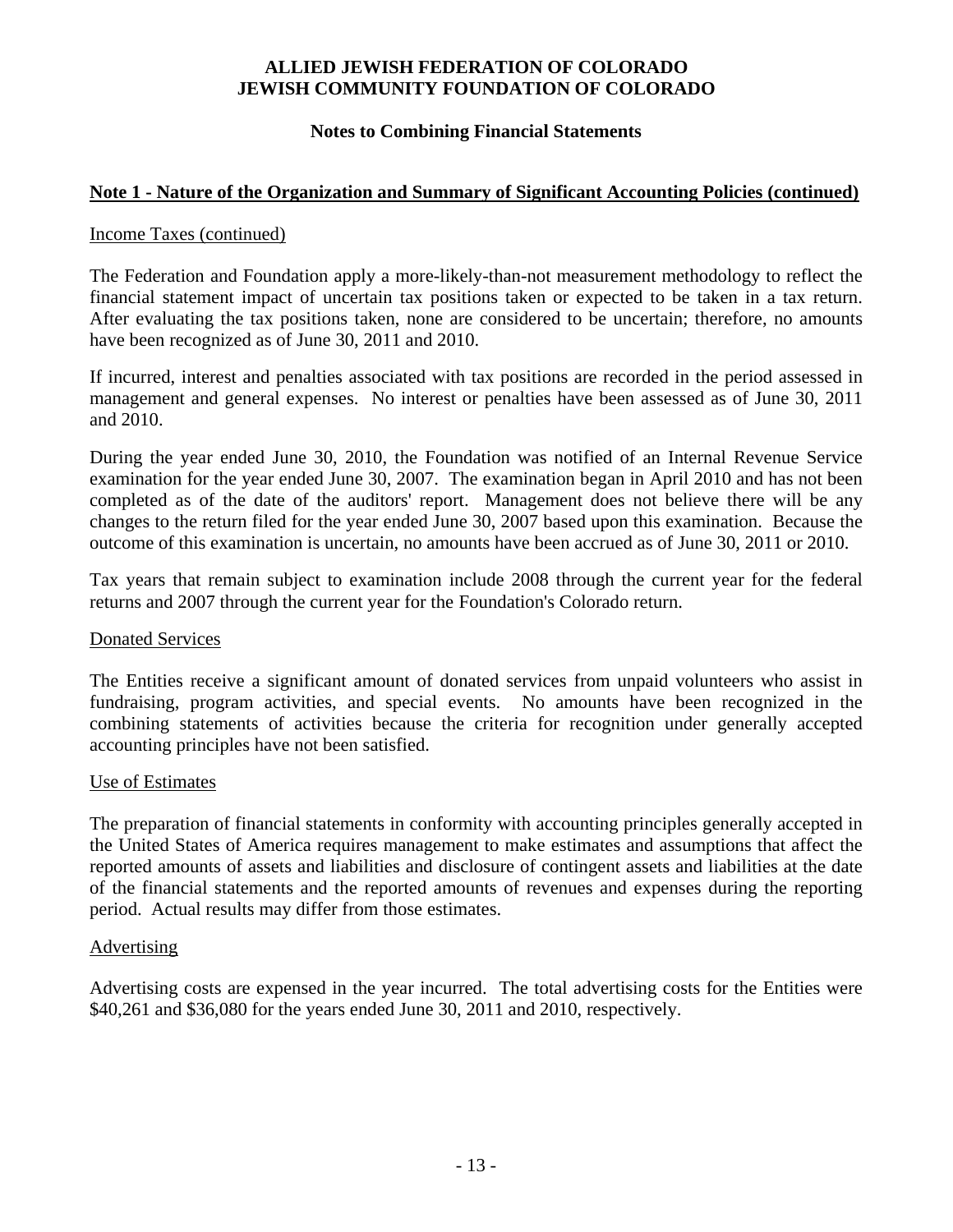## **Notes to Combining Financial Statements**

## **Note 1 - Nature of the Organization and Summary of Significant Accounting Policies (continued)**

#### Functional Allocation of Expenses

The costs of supporting the various programs and other activities have been summarized on a functional basis in the combining statements of activities. Certain costs have been allocated among the program, management and general, and fundraising categories for services benefited.

#### Subsequent Events

The Entities have evaluated all subsequent events through November 29, 2011, which is the date the combining financial statements were available to be issued, and determined that there were no subsequent events requiring disclosure.

#### **Note 2 - Pledges Receivable**

Federation pledges receivable consist of the following:

|                                           |               | June 30,   |    |            |
|-------------------------------------------|---------------|------------|----|------------|
|                                           |               | 2011       |    | 2010       |
| Annual campaign pledges receivable        |               |            |    |            |
| Current year campaign                     | $\mathcal{S}$ | 4,643,396  | -S | 4,527,045  |
| Prior year campaign                       |               | 454,642    |    | 369,149    |
| Two years and prior campaigns             |               | 766,413    |    | 743,449    |
| Total pledges receivable                  |               | 5,864,451  |    | 5,639,643  |
| Allowance for uncollectible pledges       |               |            |    |            |
| Current year campaign                     |               | (247, 650) |    | (226, 352) |
| Prior year campaign                       |               | (26, 232)  |    | (19,007)   |
| Two years and prior campaigns             |               | (271, 118) |    | (247, 641) |
| Total allowance for uncollectible pledges |               | (545,000)  |    | (493,000)  |
| Annual campaign pledges receivable, net   |               | 5,319,451  |    | 5,146,643  |
| Other pledges receivable                  |               | 12,669     |    | 144,203    |
| Total pledges receivable                  |               | 5,332.     |    | 5.290.846  |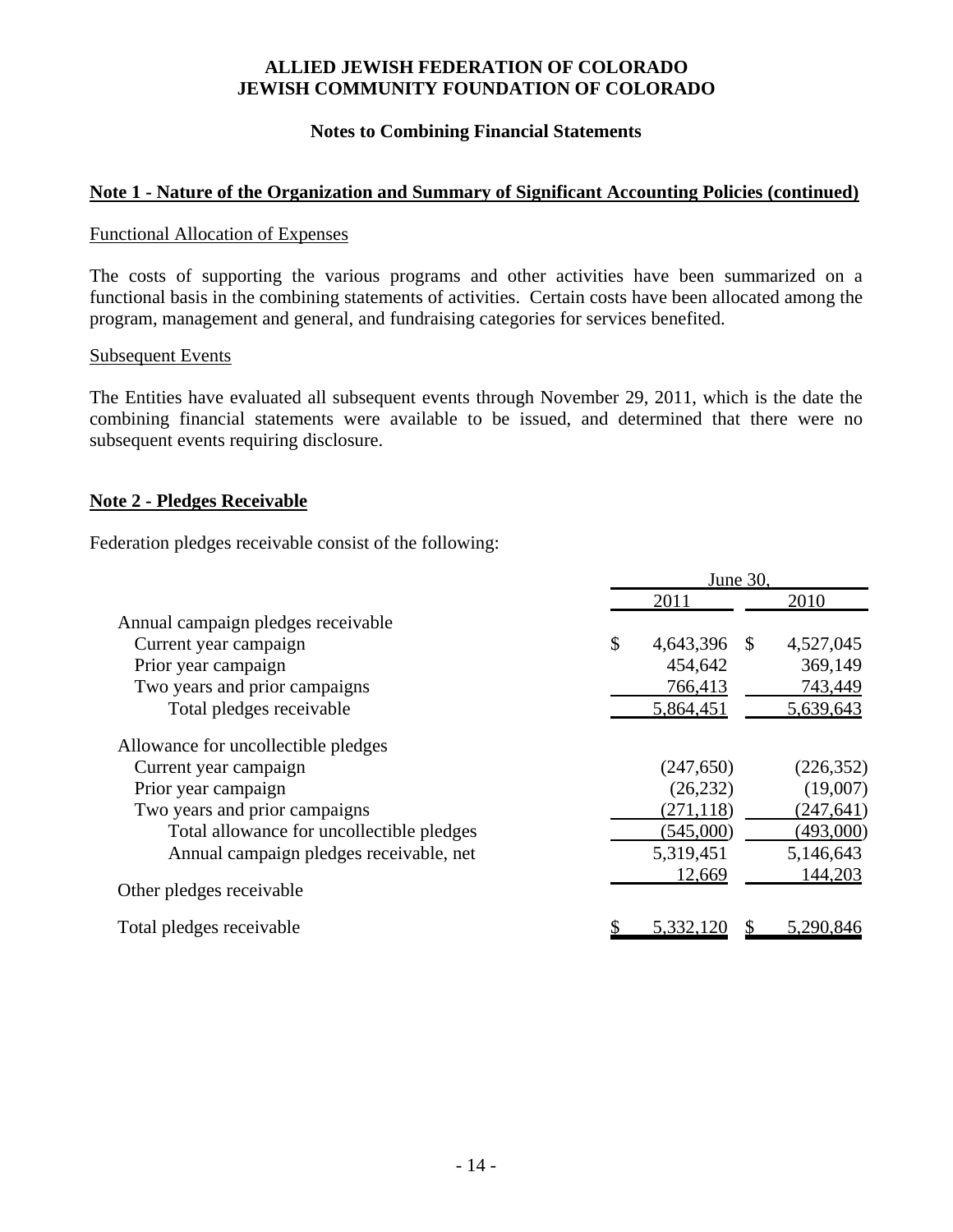## **Notes to Combining Financial Statements**

# **Note 3 - Property and Equipment**

Property and equipment consist of the following:

|                                  | June 30, |             |              |             |  |  |
|----------------------------------|----------|-------------|--------------|-------------|--|--|
|                                  |          | 2011        |              | 2010        |  |  |
| Land, building, and improvements | \$       | 4,083,910   | <sup>8</sup> | 4,067,353   |  |  |
| Furniture and equipment          |          | 872,522     |              | 847,991     |  |  |
| Capital work in progress         |          | 551,921     |              | 389,062     |  |  |
|                                  |          | 5,508,353   |              | 5,304,406   |  |  |
| Less accumulated depreciation    |          | (1,694,747) |              | (1,644,831) |  |  |
|                                  |          | 3,813,606   |              | 3,659,575   |  |  |

# **Note 4 - Split-Interest Gifts**

The Foundation holds split-interest gifts that are comprised of the following:

|                                                                                                                                                                                                                                                                                                                                                             | June 30, 2011     |                              | June 30, 2010     |    |                       |  |  |
|-------------------------------------------------------------------------------------------------------------------------------------------------------------------------------------------------------------------------------------------------------------------------------------------------------------------------------------------------------------|-------------------|------------------------------|-------------------|----|-----------------------|--|--|
|                                                                                                                                                                                                                                                                                                                                                             | <b>Fair Value</b> | Annuity<br><b>Obligation</b> | <b>Fair Value</b> |    | Annuity<br>Obligation |  |  |
| The Foundation has an irrevocable 5%<br>interest in a perpetual trust.                                                                                                                                                                                                                                                                                      | \$<br>141,568 \$  |                              | \$<br>136,588     | -S |                       |  |  |
| Right to receive annual payments of 5%<br>of net assets from a lead trust for 20<br>years. These have been recorded at the<br>present value of the annual payments<br>using a discount rate of 7.3%.                                                                                                                                                        | 673,532           |                              | 798,490           |    |                       |  |  |
| Remainder interests in seven trusts with<br>investments recorded at fair value. The<br>Foundation is obligated to make various<br>payments of trust assets annually to the<br>beneficiaries either over their lifetimes or<br>for a period of 20 years. The obligations<br>have been discounted to present value<br>using discount rates ranging from 7% to |                   |                              |                   |    |                       |  |  |
| 9% and actuarial life expectancy tables.                                                                                                                                                                                                                                                                                                                    | 1,650,926         | 1,596,483                    | 1,565,651         |    | 1,468,464             |  |  |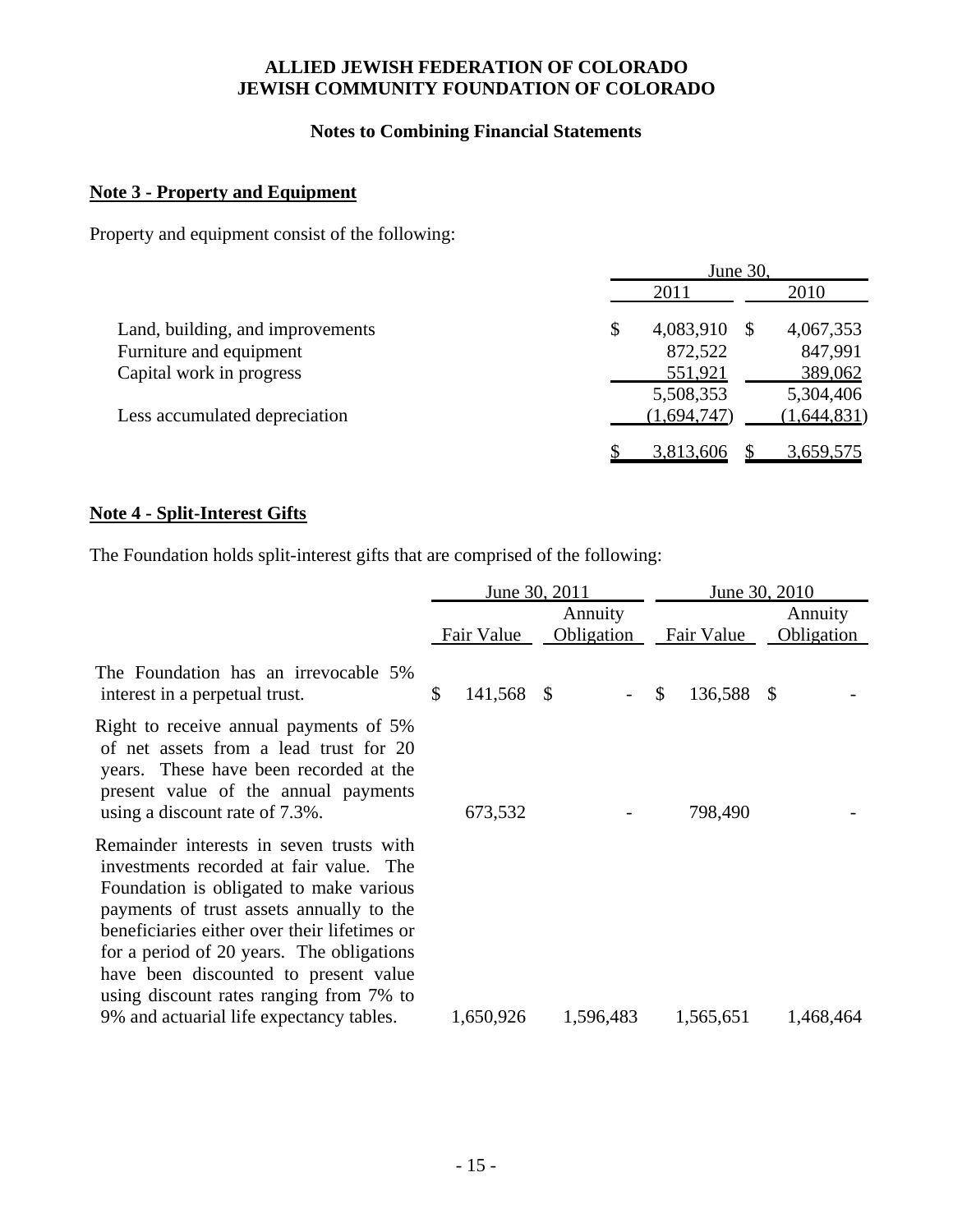#### **Notes to Combining Financial Statements**

## **Note 4 - Split-Interest Gifts (continued)**

|                                                                                                                                                                                                                                                                                                                                                                         |             | June 30, 2011         |                   | June 30, 2010         |
|-------------------------------------------------------------------------------------------------------------------------------------------------------------------------------------------------------------------------------------------------------------------------------------------------------------------------------------------------------------------------|-------------|-----------------------|-------------------|-----------------------|
|                                                                                                                                                                                                                                                                                                                                                                         | Fair Value  | Annuity<br>Obligation | <b>Fair Value</b> | Annuity<br>Obligation |
| Assets from a charitable gift annuity<br>arrangement under which \$3,750 must be<br>paid annually to the beneficiary until her<br>The<br>obligation<br>death.<br>has<br>been<br>discounted to present value using a 7.9%<br>discount<br>rate<br>and<br>actuarial<br>life<br>expectancy tables. A life insurance<br>policy has been purchased to fund the<br>obligation. | 47,495      | 12,340                | 47,495            | 13,026                |
| Assets from two charitable gift annuity<br>arrangements under which \$4,450 and<br>\$1,750 must be paid annually to the<br>beneficiary until his death.<br>The<br>obligation has been discounted to present<br>value using discount rates ranging from<br>7% to 8.9% and actuarial life expectancy                                                                      |             |                       |                   |                       |
| tables.                                                                                                                                                                                                                                                                                                                                                                 | 75,000      | 36,320                | 75,000            | 50,149                |
|                                                                                                                                                                                                                                                                                                                                                                         | \$2,588,521 | \$1,645,143           | \$2,623,224       | \$1,531,639           |

## **Note 5 - Anticipated Bequests**

The Foundation has been notified in writing that it either has been named in the wills of individuals or that it is the intent of certain individuals to name the Foundation in their wills. These 113 bequests are for amounts totaling approximately \$15,800,000 as of June 30, 2011. Because these bequest pledges do not yet meet existing revenue recognition criteria, they have not been recorded on the books of the Foundation.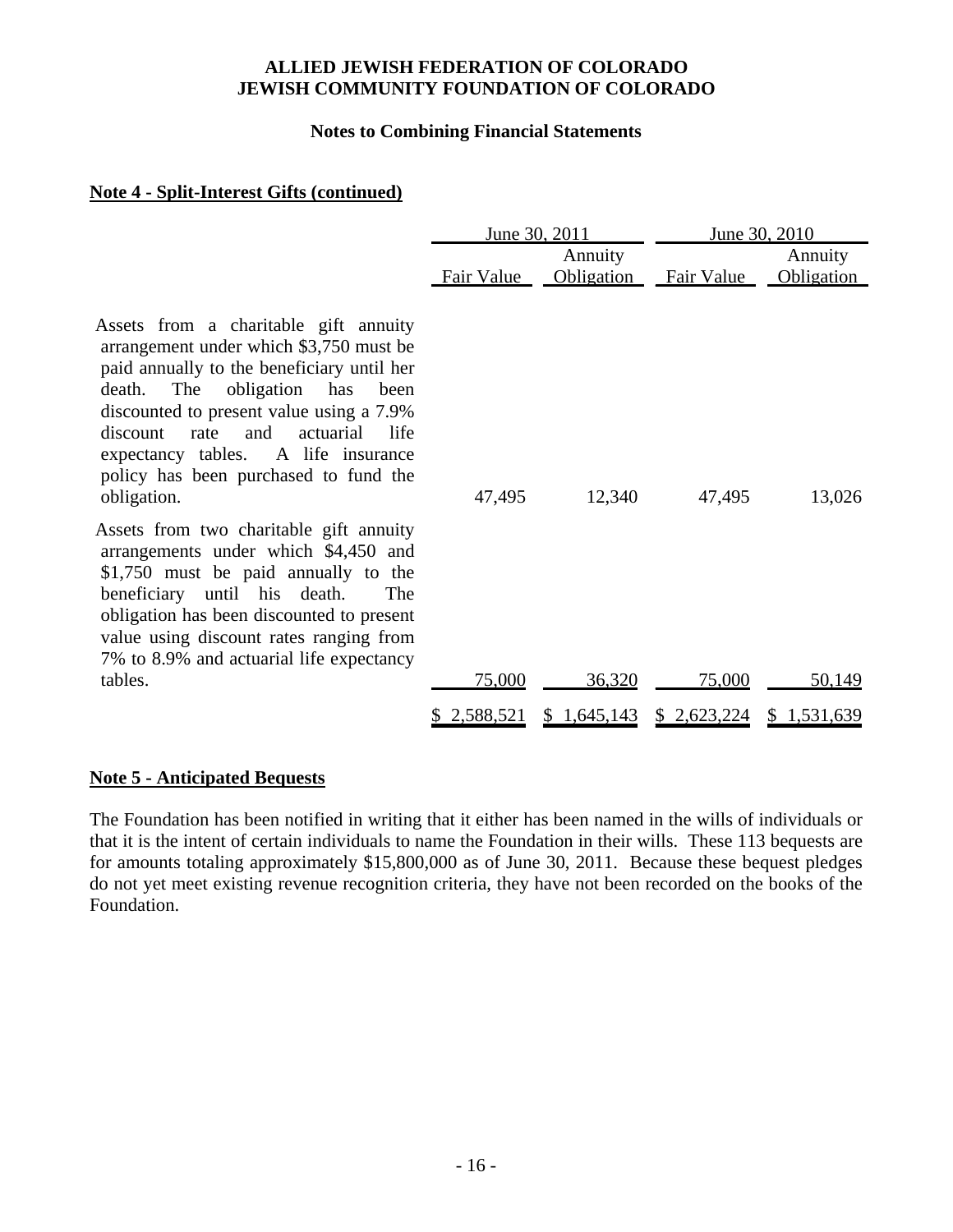## **Notes to Combining Financial Statements**

#### **Note 6 - Investments**

Investments include the following:

|                                                 | June 30. |                        |    |                         |  |  |
|-------------------------------------------------|----------|------------------------|----|-------------------------|--|--|
|                                                 | 2011     |                        |    | 2010                    |  |  |
| Cash and cash equivalents<br>Equities           | \$       | 2,470,273<br>1,939,039 | -S | 1,566,634<br>11,568,003 |  |  |
| Mutual funds/ETFs                               |          | 20,547,576             |    | 8,524,873               |  |  |
| <b>Bonds</b>                                    |          | 1,429,262              |    | 1,758,238               |  |  |
| Notes receivable                                |          | 2,027,534              |    | 1,624,735               |  |  |
| Loan participation agreements                   |          | 1,310,450              |    | 1,403,515               |  |  |
| Limited partnerships                            |          | 1,046,600              |    | 989,992                 |  |  |
| Real estate                                     |          | 865,000                |    | 865,000                 |  |  |
| Cash surrender value of life insurance policies |          | 200,013                |    | 184,159                 |  |  |
|                                                 |          | 31,835,747             |    | 28,485,149              |  |  |

Investment returns consist of the following for the years ended:

|                                                                                                                                    | June 30. |                               |  |                              |  |  |
|------------------------------------------------------------------------------------------------------------------------------------|----------|-------------------------------|--|------------------------------|--|--|
|                                                                                                                                    | 2011     |                               |  | 2010                         |  |  |
| Dividends and interest - reinvested, net of fees<br>Net realized gain on sale of investments<br>Net unrealized gain on investments |          | 127,754<br>1.918<br>2,836,690 |  | 423,511<br>47,151<br>865,282 |  |  |
|                                                                                                                                    |          | 2,966,362                     |  | 1,335,944                    |  |  |

#### **Note 7 - Fair Value Accounting**

Generally accepted accounting principles require disclosure about how fair value is determined and establishes a fair value hierarchy that prioritizes the inputs to valuation techniques used to measure fair value. The hierarchy gives the highest priority to unadjusted quoted prices in active markets for identical assets or liabilities (Level 1) and the lowest priority to unobservable inputs (Level 3). The three levels of the fair value hierarchy are described below:

- Level 1: Inputs to the valuation methodology are unadjusted quoted prices for identical assets or liabilities in active markets.
- Level 2: Inputs to the valuation methodology include quoted prices for similar assets and liabilities in active markets and inputs that are observable for the asset or liability, either directly or indirectly, for substantially the full term of the financial instrument.
- Level 3: Inputs to the valuation methodology are unobservable and significant to the fair value measurement.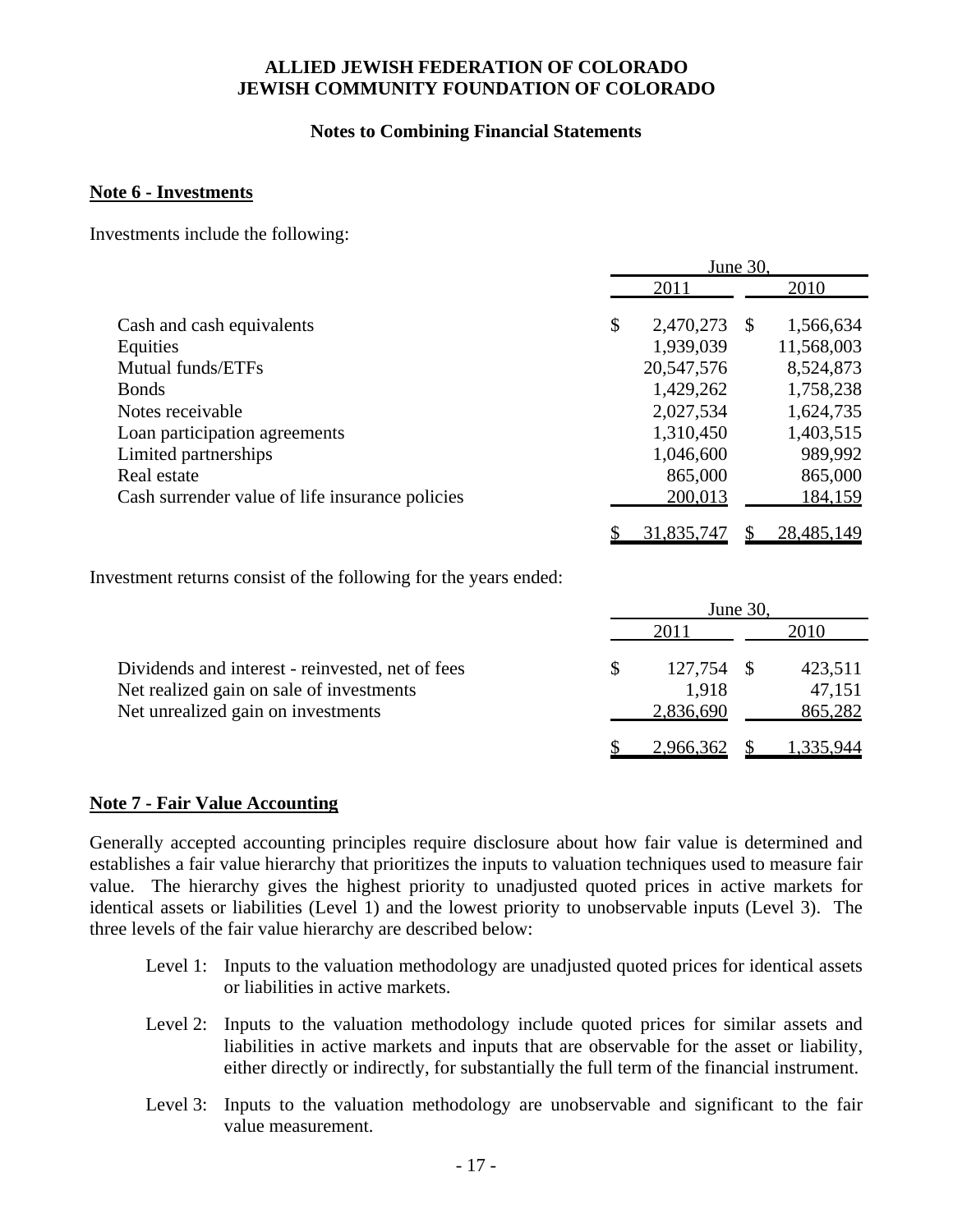#### **Notes to Combining Financial Statements**

# **Note 7 - Fair Value Accounting (continued)**

A financial instrument's level within the fair value hierarchy is based on the lowest level of any input that is significant to the fair value measurement.

The following tables sets forth by level, within the fair value hierarchy, the Entities' assets measured at fair value on a recurring basis as of June 30, 2011 and 2010.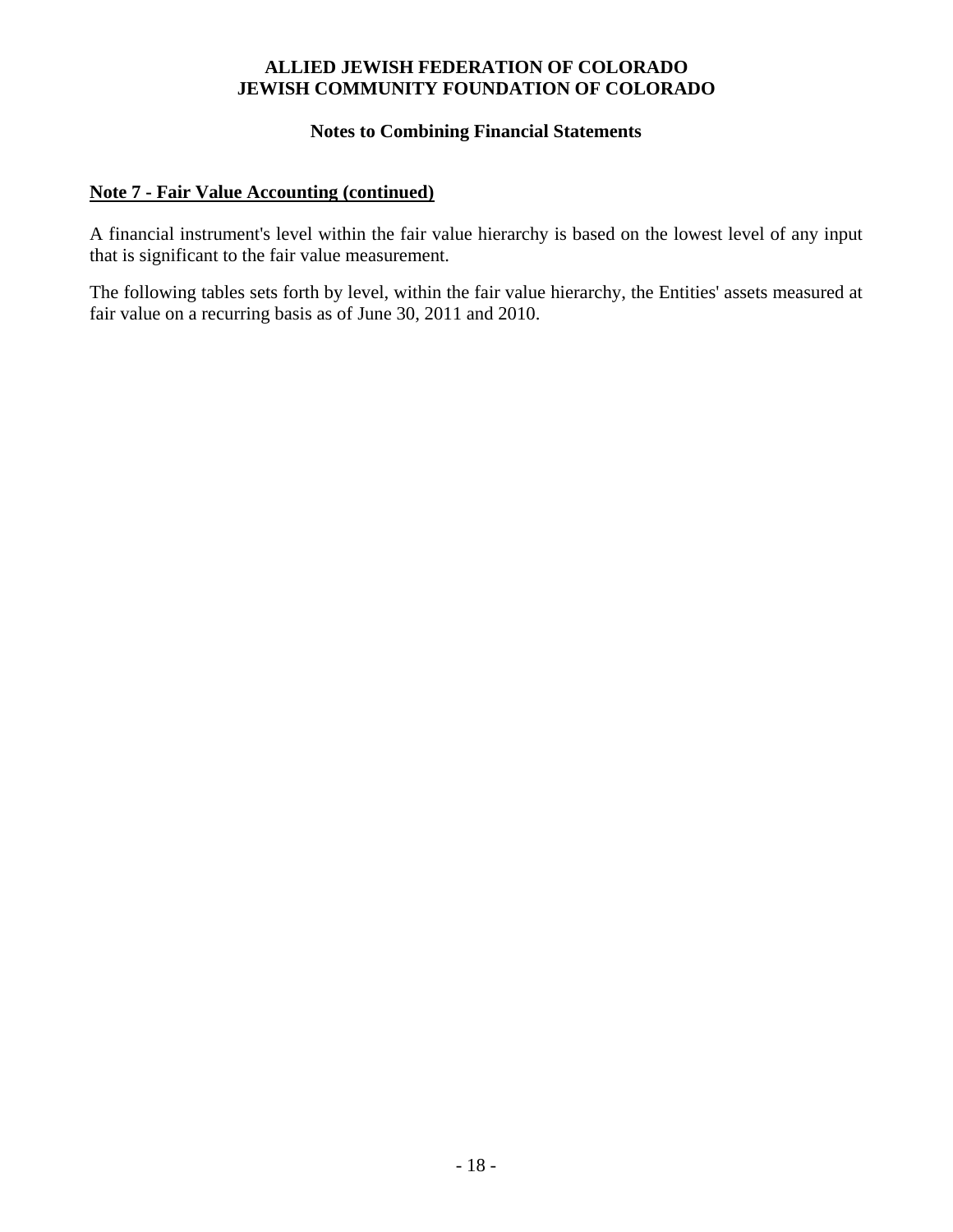# **Notes to Combining Financial Statements**

# **Note 7 - Fair Value Accounting (continued)**

Assets at fair value as of June 30, 2011:

| Description                           | Level 1         |               | Level <sub>2</sub> | Level <sub>3</sub> |                          |               | Total      |
|---------------------------------------|-----------------|---------------|--------------------|--------------------|--------------------------|---------------|------------|
| Cash and cash equivalents<br>Equities | \$<br>2,470,273 | $\mathcal{S}$ |                    | \$                 | $\overline{\phantom{0}}$ | $\mathcal{S}$ | 2,470,273  |
| Consumer discretionary                | 408,567         |               |                    |                    |                          |               | 408,567    |
| Technology                            | 316,064         |               |                    |                    |                          |               | 316,064    |
| Financials                            | 257,934         |               |                    |                    |                          |               | 257,934    |
| Materials                             | 250,614         |               |                    |                    |                          |               | 250,614    |
| Industrials                           | 235,106         |               |                    |                    |                          |               | 235,106    |
| Healthcare                            | 189,384         |               |                    |                    |                          |               | 189,384    |
| Energy                                | 128,289         |               |                    |                    |                          |               | 128,289    |
| Services                              | 76,731          |               |                    |                    |                          |               | 76,731     |
| Conglomerates                         | 50,763          |               |                    |                    |                          |               | 50,763     |
| Telecommunications services           | 25,587          |               |                    |                    |                          |               | 25,587     |
| Mutual funds/ETFs                     |                 |               |                    |                    |                          |               |            |
| Global fixed income                   | 6,730,444       |               |                    |                    |                          |               | 6,730,444  |
| Non-U.S. equity                       | 3,943,724       |               |                    |                    |                          |               | 3,943,724  |
| Short-term fixed income               | 3,012,240       |               |                    |                    |                          |               | 3,012,240  |
| U.S. equity                           | 2,964,191       |               |                    |                    |                          |               | 2,964,191  |
| Alternative investments               | 1,916,962       |               |                    |                    |                          |               | 1,916,962  |
| Commodities                           | 1,021,257       |               |                    |                    |                          |               | 1,021,257  |
| Real estate                           | 771,014         |               |                    |                    |                          |               | 771,014    |
| International                         | 60,814          |               |                    |                    |                          |               | 60,814     |
| Emerging markets                      | 40,460          |               |                    |                    |                          |               | 40,460     |
| Small-cap                             | 34,112          |               |                    |                    |                          |               | 34,112     |
| Equity income                         | 24,894          |               |                    |                    |                          |               | 24,894     |
| Large growth                          | 14,754          |               |                    |                    |                          |               | 14,754     |
| Large value                           | 12,710          |               |                    |                    |                          |               | 12,710     |
| <b>Bonds</b>                          |                 |               |                    |                    |                          |               |            |
| Corporate                             |                 |               | 702,564            |                    |                          |               | 702,564    |
| Israel                                |                 |               | 644,636            |                    |                          |               | 644,636    |
| Government                            |                 |               | 82,062             |                    |                          |               | 82,062     |
| Cash surrender value of life          |                 |               |                    |                    |                          |               |            |
| insurance policies                    |                 |               | 200,013            |                    |                          |               | 200,013    |
| Notes receivable                      |                 |               |                    |                    | 2,027,534                |               | 2,027,534  |
| Loan participation agreements         |                 |               |                    |                    | 1,310,450                |               | 1,310,450  |
| Limited partnerships                  |                 |               |                    |                    | 1,046,600                |               | 1,046,600  |
| Total                                 | 24,956,888      | S.            | 1,629,275          | $\mathcal{F}$      | 4,384,584                |               | 30,970,747 |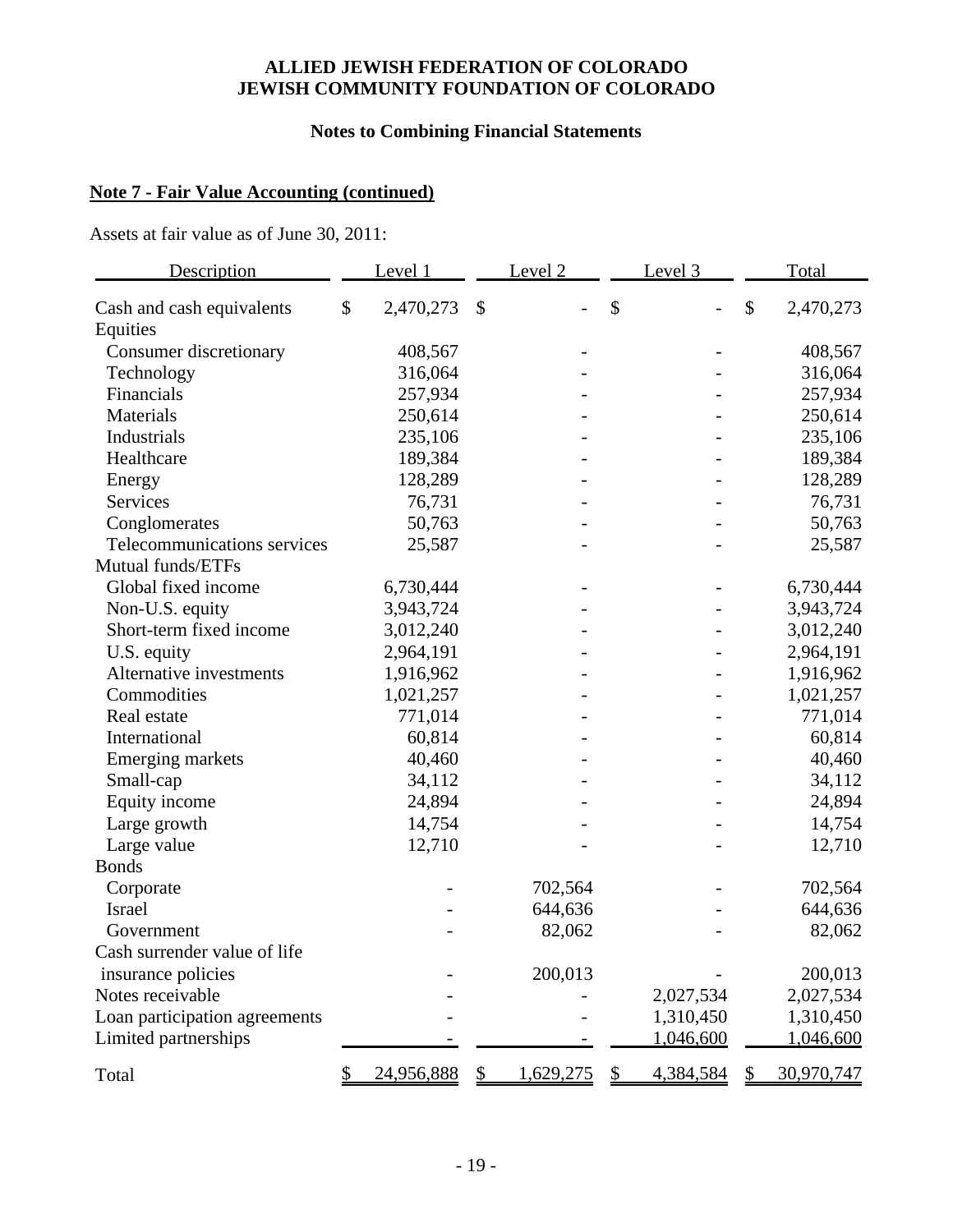#### **Notes to Combining Financial Statements**

## **Note 7 - Fair Value Accounting (continued)**

In addition to the investments valued on a recurring basis, the Foundation holds real estate valued on a non-recurring basis at a value of \$865,000 as of June 30, 2011.

Assets at fair value as of June 30, 2010:

| <b>Description</b>            | Level 1 |            | Level 2 |           |               | Level 3   |          | <b>Total</b> |  |
|-------------------------------|---------|------------|---------|-----------|---------------|-----------|----------|--------------|--|
| Cash and cash equivalents     | \$      | 1,566,634  | -S      |           | $\mathcal{S}$ |           | <b>S</b> | 1,566,634    |  |
| Equities                      |         | 11,568,003 |         |           |               |           |          | 11,568,003   |  |
| Mutual funds/ETFs             |         | 8,524,873  |         |           |               |           |          | 8,524,873    |  |
| <b>Bonds</b>                  |         |            |         | 1,758,238 |               |           |          | 1,758,238    |  |
| Cash surrender value of life  |         |            |         |           |               |           |          |              |  |
| insurance policies            |         |            |         | 184,159   |               |           |          | 184,159      |  |
| Notes receivable              |         |            |         |           |               | 1,624,735 |          | 1,624,735    |  |
| Loan participation agreements |         |            |         |           |               | 1,403,515 |          | 1,403,515    |  |
| Limited partnerships          |         |            |         |           |               | 989,992   |          | 989,992      |  |
| Total                         |         | 21,659,510 |         | 1,942,397 |               | 4,018,242 |          | 27,620,149   |  |

In addition to the investments valued on a recurring basis, the Foundation holds real estate valued on a non-recurring basis at a value of \$865,000 as of June 30, 2010.

Level 1 assets in the Entities are cash and cash equivalents, equities, and mutual funds/ETFs. Cash and cash equivalents are valued based on quoted market prices of the underlying investments. Equities and mutual funds/ETFs are valued based on quoted daily market values that are directly observable in the marketplace by market participants and the fair value of the equities and mutual funds/ETFs is equivalent to the market value at the close of business on the reporting date.

Level 2 assets in the Entities are bonds and cash surrender value of life insurance policies. The bonds can be valued based on trades of the bonds within a publicly observable marketplace. The bond market is based on negotiated contracts between a limited number of parties rather than high-volume exchange transactions. The determination of pricing for bonds can be determined through review of transactions involving the specified bond, or a like-kind bond. The cash surrender value of life insurance policies is valued on the cash to be received on life insurance policies upon settlement of the policy due to death or maturity, net of any surrender fees and outstanding loans on the policy.

Level 3 assets in the Entities include notes receivable, loan participation agreements, and limited partnerships. The valuation technique used to measure fair value of the notes receivable is amortized cost, which approximates fair value. The valuation technique used to value the loan participation agreements is the Foundation's participation percentage interest in the outstanding balance on the underlying loan. The valuation technique used to value the limited partnerships are based on the Foundation's underlying investments determined by the investment advisor using the financial information applicable to the identified assets.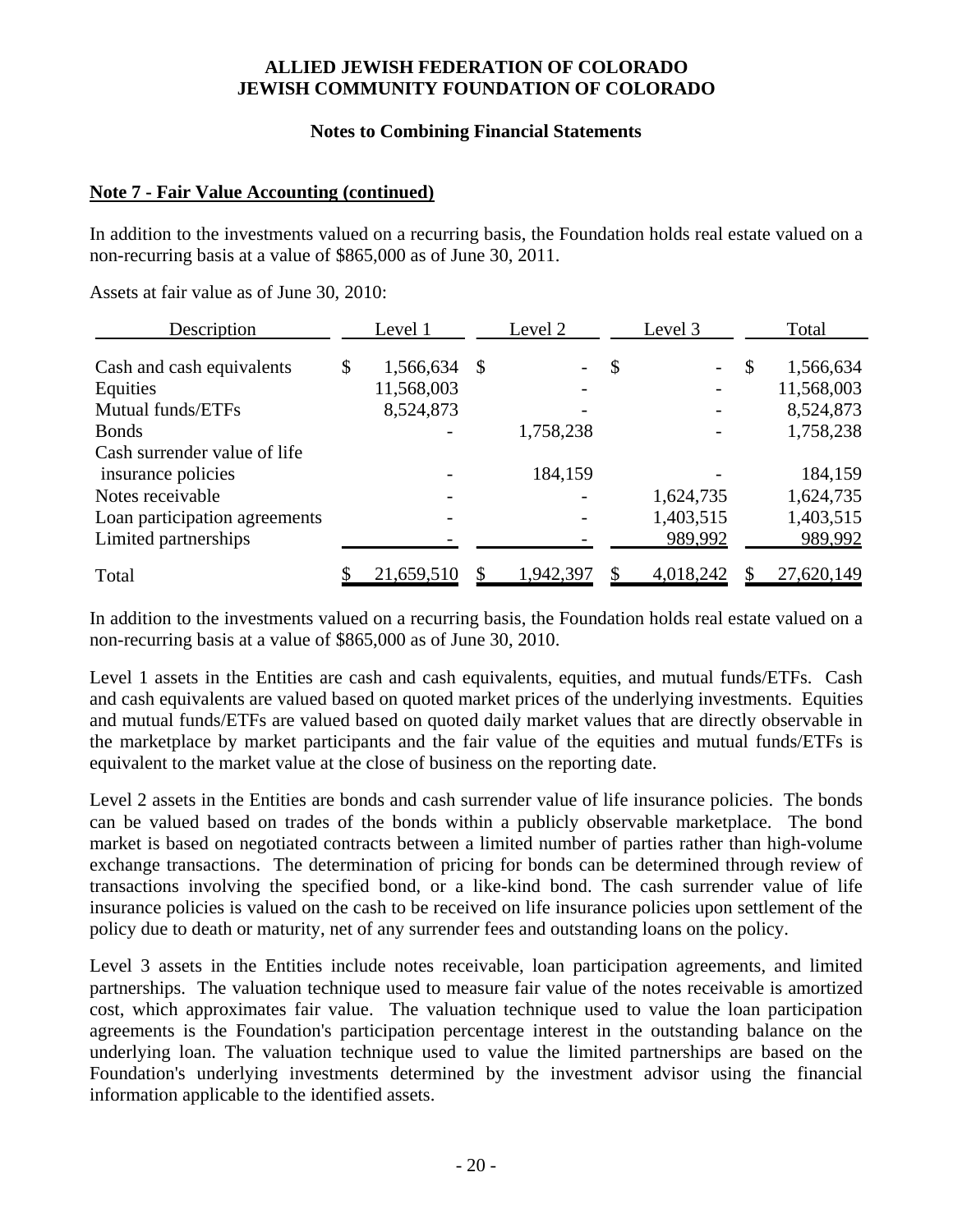#### **Notes to Combining Financial Statements**

## **Note 7 - Fair Value Accounting (continued)**

There were no changes to the valuation techniques used during the year.

The following is a reconciliation of the beginning and ending balances for assets measured at fair value on a recurring basis using significant unobservable inputs (Level 3) during the years ended June 30, 2011 and 2010:

|                                                                                                      | <b>Notes</b><br>Receivable |                                |              | Loan<br>Participation<br>Agreements | Limited<br>Partnerships |                                       |  |
|------------------------------------------------------------------------------------------------------|----------------------------|--------------------------------|--------------|-------------------------------------|-------------------------|---------------------------------------|--|
| Balance, June 30, 2009<br>Net purchases, sales, and issuance<br>Investment earnings (losses)         | \$                         | 1,442,878<br>181,857           | $\mathbb{S}$ | 920,450<br>481,052<br>2,013         | -S                      | 1,123,141<br>(23, 461)<br>(109, 688)  |  |
| <b>Balance</b> , June 30, 2010<br>Net purchases, sales, and issuance<br>Investment earnings (losses) |                            | 1,624,735<br>374,000<br>28,799 |              | 1,403,515<br>(93,065)               |                         | 989,992<br>(84,986)<br><u>141,594</u> |  |
| Balance, June 30, 2011                                                                               |                            | 2,027,534                      |              | 1,310,450                           |                         | 1,046,600                             |  |

# **Note 8 - Net Assets**

Unrestricted net assets include the following Board-designated net assets and are set aside for needs of the Jewish community:

|                                              | June 30,         |    |             |  |  |
|----------------------------------------------|------------------|----|-------------|--|--|
|                                              | 2011             |    | 2010        |  |  |
| Community and emergency support              | \$<br>5,480,799  | -S | 5,258,864   |  |  |
| General reserves                             | 175,000          |    | 150,000     |  |  |
| Capital maintenance funds                    | 262,701          |    | 212,701     |  |  |
| Total board designated                       | 5,918,500        |    | 5,621,565   |  |  |
| Non-board designated unrestricted net assets | (1,709,905)      |    | (1,394,297) |  |  |
| Total unrestricted net assets                | <u>4,208,595</u> |    | 4,227,268   |  |  |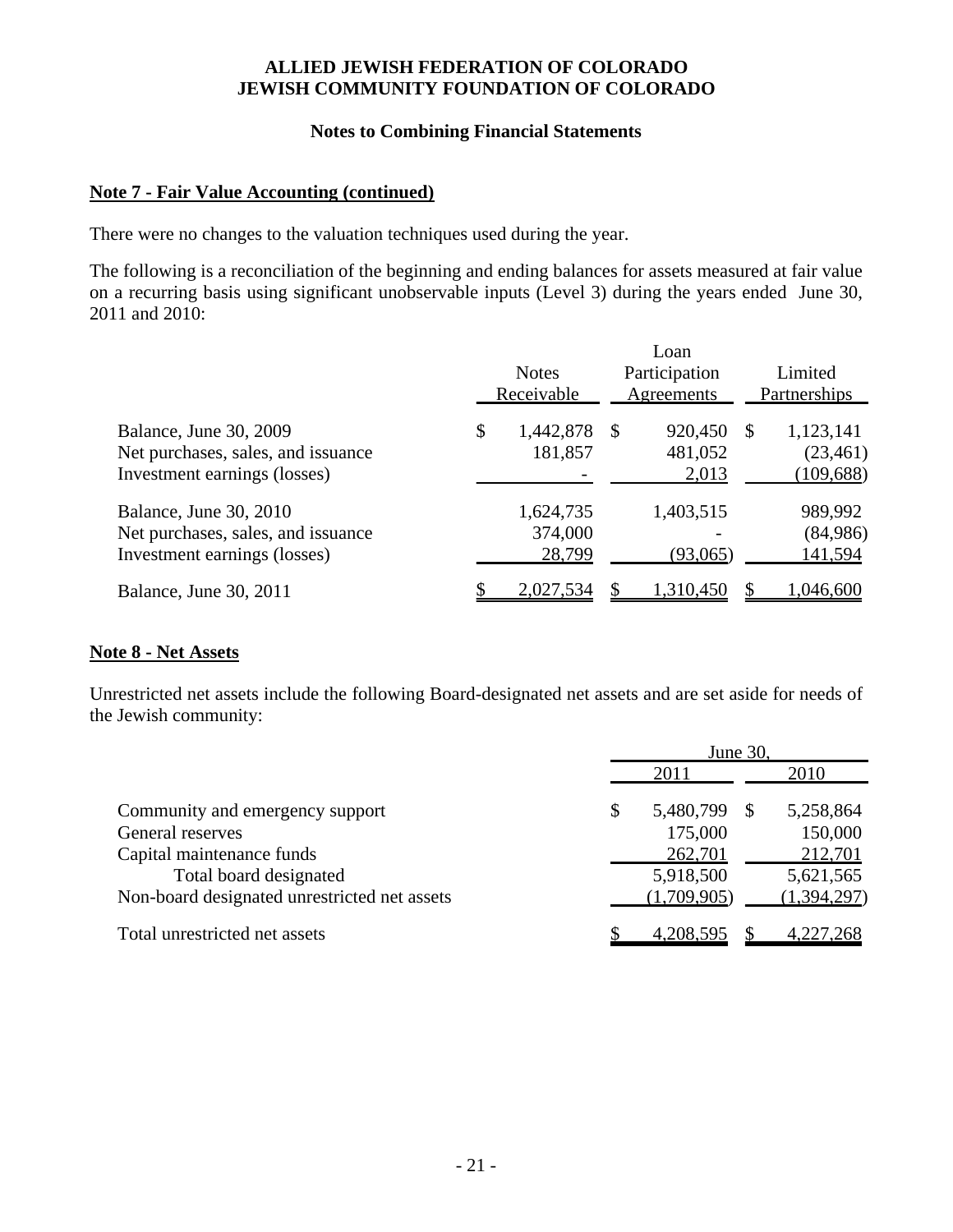## **Notes to Combining Financial Statements**

#### **Note 8 - Net Assets (continued)**

Temporarily restricted net assets include the following:

|                      | June 30,      |    |           |  |  |
|----------------------|---------------|----|-----------|--|--|
|                      | 2011          |    | 2010      |  |  |
| Split-interest gifts | \$<br>888,608 | \$ | 993,824   |  |  |
| Programs for Israel  | 669,372       |    | 645,289   |  |  |
| Capital projects     | 288,268       |    | 366,602   |  |  |
| Leadership programs  | 85,219        |    | 78,719    |  |  |
| Scholarship programs | 43,376        |    | 36,461    |  |  |
| Other                | 361,589       |    | 364,711   |  |  |
|                      | 2,336,432     |    | 2,485,606 |  |  |

Permanently restricted net assets include investments in split-interest gifts, Israel bonds, and marketable securities. The investments are to be held in perpetuity; however, the income is either unrestricted or temporarily restricted depending on the donor's gift instrument.

## **Note 9 - Investments in Endowments**

The Foundation's endowments consist of various individual funds established for a variety of purposes. As required by generally accepted accounting principles, net assets associated with endowment funds are classified and reported based on the existence or absence of donor-imposed restrictions.

In 2006, the Uniform Law Commission approved the Uniform Prudent Management of Institutional Funds Act of 2006 ("UPMIFA"), which governs the investment and management of donor-restricted endowment funds by not-for-profit organizations. In 2008, the state of Colorado enacted UPMIFA and the Financial Accounting Standards Board issued guidance that is now governed under Accounting Standards Codification ("ASC") Topic 958, *Not-for-profit Entities Section 205*, which provides guidance on the net asset classification of donor-restricted endowment funds that is subject to UPMIFA as well as additional disclosure requirements for both donor-restricted and Board-designated endowments.

Under ASC Topic 958-205, the portion of an endowment that is perpetual in nature shall be classified as permanently restricted net assets. The remaining portion of accumulations to donor-restricted endowment funds that is not classified in permanently restricted net assets is classified as dictated by the donor, or in absence of donor stipulation, as temporarily restricted net assets until those amounts are appropriated for expenditure by the Foundation in a manner consistent with the standard of prudence prescribed by UPMIFA.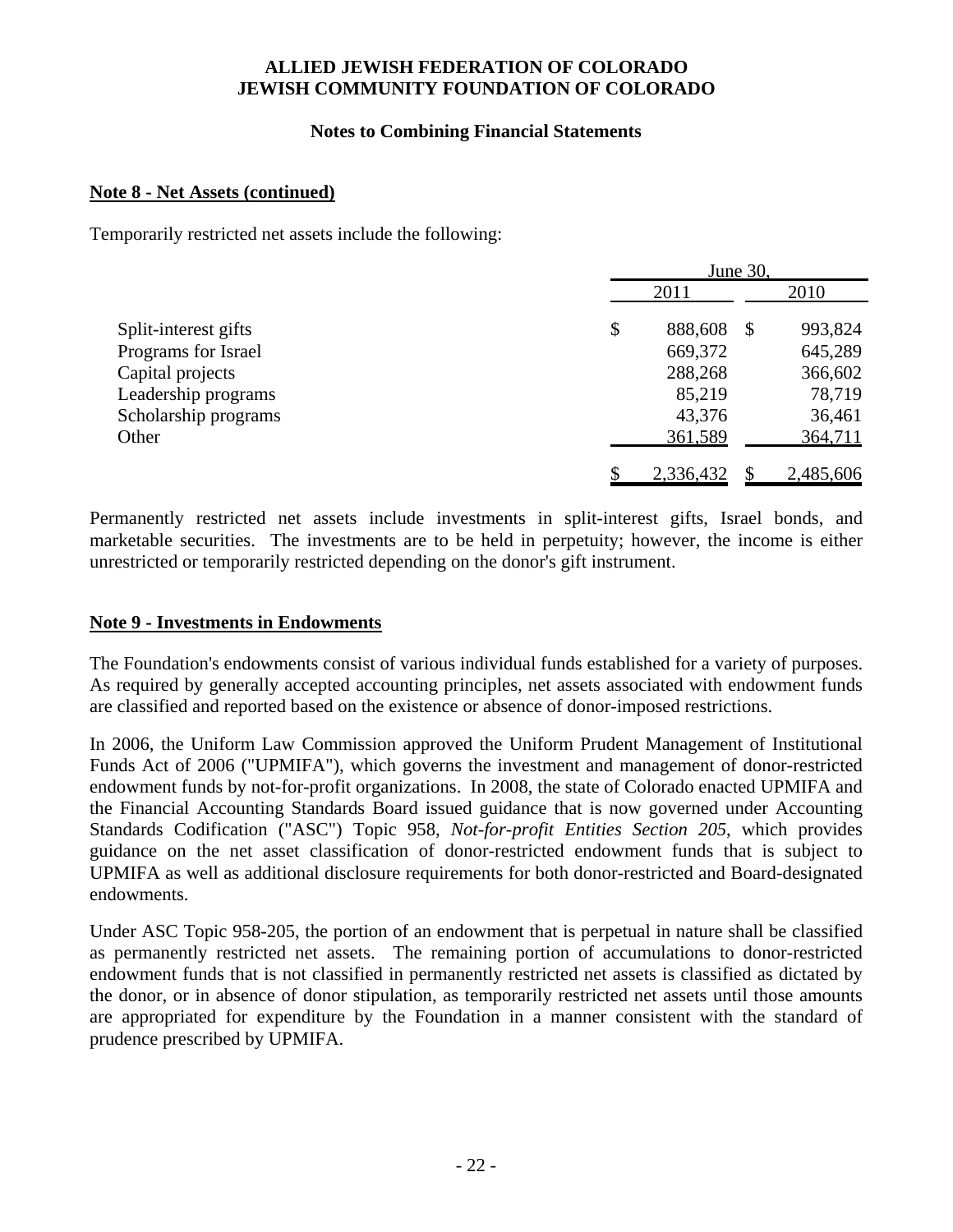#### **Notes to Combining Financial Statements**

## **Note 9 - Investments in Endowments (continued)**

The Investment Committee and the Foundation's management are responsible for selecting and managing the asset mix for the endowments of the Foundation. The target asset allocation is determined on a fund-by-fund basis, depending on the investment objectives of each fund. Each fund has been assigned a model portfolio as the target asset allocation. The model portfolios include a conservative model, a moderate model, a moderate without alternative investments model, and a growth model. Each model designates a target allocation to each of the following areas: (a) U.S. equities (12.5-25%), (b) international equities (12.5-25%), (c) hedged equities (5-15%), (d) alternative investments (0-20%), and (e) cash/fixed income (15-60%).

The spending policy is also determined on a fund-by-fund basis, depending on the spending objectives of each fund. This spending policy is either a percentage basis or flat distribution amount that will allow the endowment investments to grow in periods of strong growth while also allowing for distributions in years when investment values depreciate, ultimately allowing endowment investments to be maintained in perpetuity.

Invested endowment net assets have the following composition by type of fund as of June 30, 2011:

|                  | Unrestricted |                          | Temporarily<br>Restricted | Permanently<br>Restricted | Total     |
|------------------|--------------|--------------------------|---------------------------|---------------------------|-----------|
| Donor-restricted |              | $\overline{\phantom{a}}$ | 20,436                    | 4,032,384                 | 4,052,820 |
| Total            |              | $\overline{\phantom{a}}$ | 20,436                    | 4,032,384                 | 4,052,820 |

Changes in invested endowment net assets by type of fund for the fiscal year ended June 30, 2011 are as follows:

|                                             |              |                                                      |                           | Temporarily      |    | Permanently          |   |                      |  |
|---------------------------------------------|--------------|------------------------------------------------------|---------------------------|------------------|----|----------------------|---|----------------------|--|
|                                             | Unrestricted |                                                      |                           | Restricted       |    | Restricted           |   | Total                |  |
| Endowment net assets,                       |              |                                                      | $\boldsymbol{\mathsf{S}}$ |                  |    |                      |   |                      |  |
| beginning of year<br>Investment return      | \$           | $\overline{\phantom{a}}$<br>$\overline{\phantom{a}}$ |                           | 26,113<br>76,028 | -S | 3,574,000<br>458,339 | S | 3,600,113<br>534,367 |  |
| Contributions<br>Appropriation of endowment |              | $\overline{\phantom{m}}$                             |                           |                  |    | 196,749              |   | 196,749              |  |
| assets for expenditure                      |              |                                                      |                           | (81,705)         |    | (196,704)            |   | (278, 409)           |  |
| Endowment net assets, end of<br>year        |              |                                                      |                           | 20,436           |    | 4,032,384            |   | 4,052,820            |  |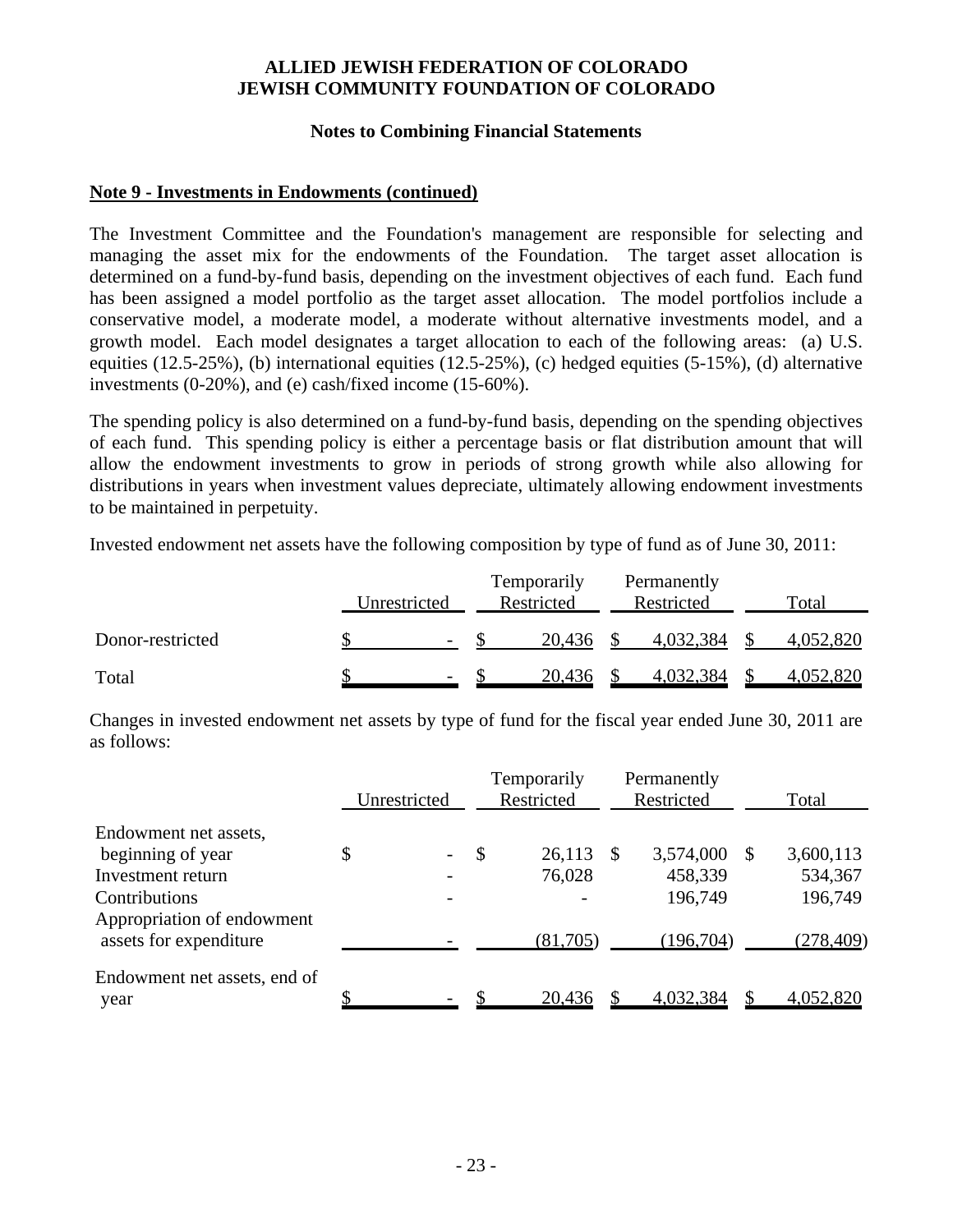#### **Notes to Combining Financial Statements**

## **Note 9 - Investments in Endowments (continued)**

Invested endowment net assets have the following composition by type of fund as of June 30, 2010:

|                  | Unrestricted             | Temporarily<br>Restricted | Permanently<br>Restricted | Total     |
|------------------|--------------------------|---------------------------|---------------------------|-----------|
| Donor-restricted | $\overline{\phantom{a}}$ | 26,113                    | 3,574,000                 | 3,600,113 |
| Total            | $\overline{\phantom{a}}$ | 26.113                    | 3,574,000                 | 3,600,113 |

Changes in invested endowment net assets by type of fund for the fiscal year ended June 30, 2010 are as follows:

|                                                      |              |                          | Temporarily   |            | Permanently |            |     |            |  |
|------------------------------------------------------|--------------|--------------------------|---------------|------------|-------------|------------|-----|------------|--|
|                                                      | Unrestricted |                          |               | Restricted |             | Restricted |     | Total      |  |
| Endowment net assets,                                |              |                          |               |            |             |            |     |            |  |
| beginning of year                                    | \$           | $\overline{\phantom{a}}$ | $\mathcal{S}$ | 5,398      | S           | 3,325,953  | -SS | 3,331,351  |  |
| Investment return                                    |              |                          |               | 51,458     |             | 260,302    |     | 311,760    |  |
| Contributions                                        |              | $\overline{\phantom{a}}$ |               |            |             | 78,366     |     | 78,366     |  |
| Appropriation of endowment<br>assets for expenditure |              |                          |               | (30, 743)  |             | (90,621)   |     | (121, 364) |  |
| Endowment net assets, end of<br>year                 |              |                          |               | 26,113     |             | 3,574,000  |     | 3,600,113  |  |

#### **Note 10 - Bonds Payable**

In March 2006, the Flying J Ranch, LLC issued Colorado Educational and Cultural Facilities Authority Series C-2 tax-exempt revenue bonds ("Series C-2 Bonds"). The net proceeds of the Series C-2 Bonds were used to acquire land that will be used for a camp for the Jewish community. Interest is due annually at 3.5%. Principal is due in one lump sum in March 2036. The bonds are secured by a letter-of-credit. No balances were outstanding on the letter-of-credit at June 30, 2011 and 2010.

|                                                                                                               | June 30,       |  |                  |  |  |
|---------------------------------------------------------------------------------------------------------------|----------------|--|------------------|--|--|
|                                                                                                               | 2011           |  | 2010             |  |  |
| Series C-2 bonds                                                                                              | $3,500,000$ \$ |  | 3,500,000        |  |  |
| Less unamortized bond issuance costs, net of accumulated<br>amortization of \$8,896 (2011) and \$6,672 (2010) | (55,590)       |  | (57, 814)        |  |  |
|                                                                                                               | 3,444,410      |  | <u>3,442,186</u> |  |  |

Assets limited as to use by trustee under the bond agreement include excess proceeds that were received from the bond financing that are required to be used on the Flying J Ranch, LLC or otherwise applied towards any redemption of the bonds.